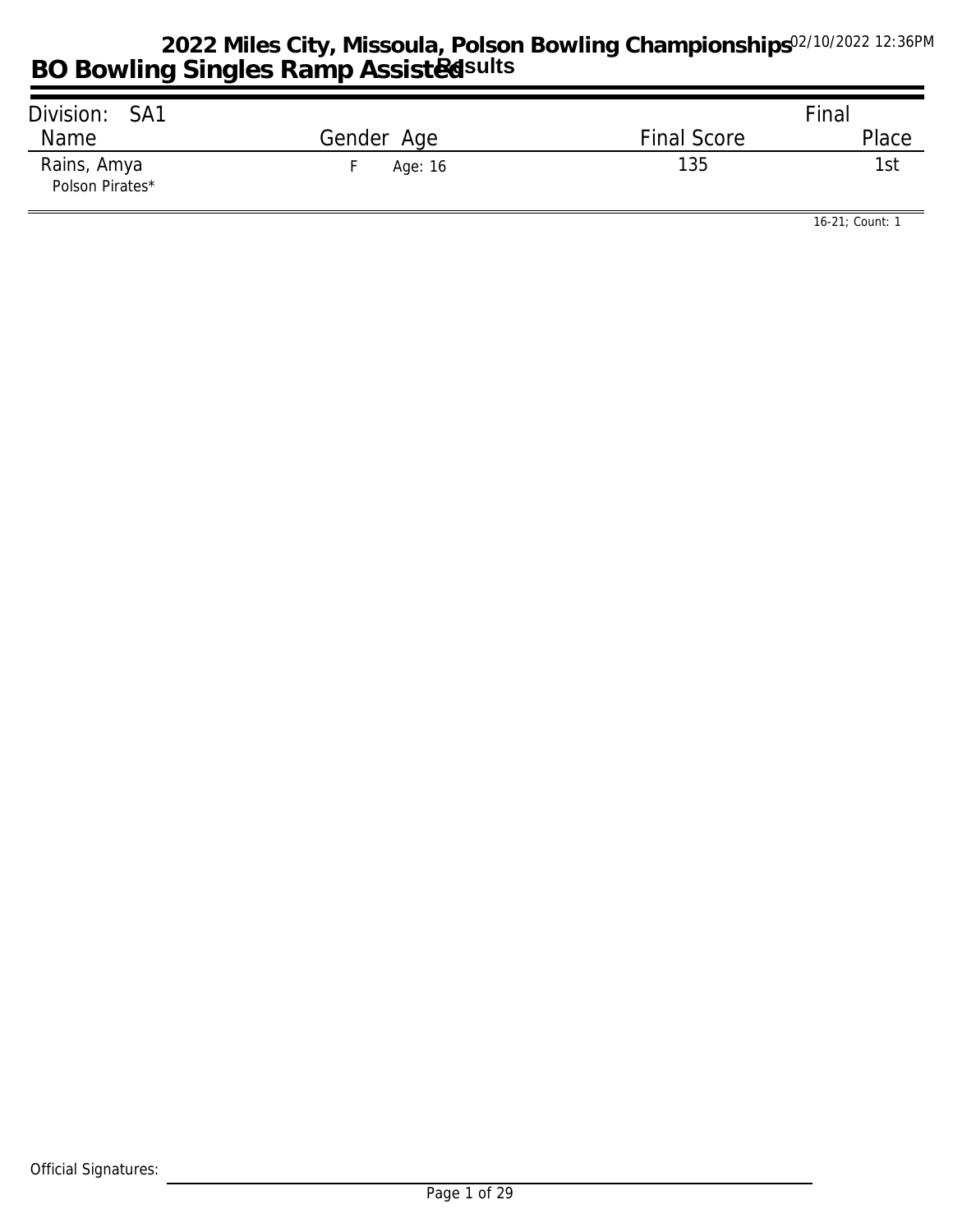| Division: SA2                         |            |                    | Final |
|---------------------------------------|------------|--------------------|-------|
| Name                                  | Gender Age | <b>Final Score</b> | Place |
| MacKay, Kaidence<br>Polson Pirates*   | Age: 17    | 221                | 1st   |
| Brewer, Makenzie<br>Miles City Youth* | Age: $9$   | 171                | 2nd   |

*8-15,16-21; Count: 2; Previous scores: 171.00-221.00, average: 196.00, 29.2% difference*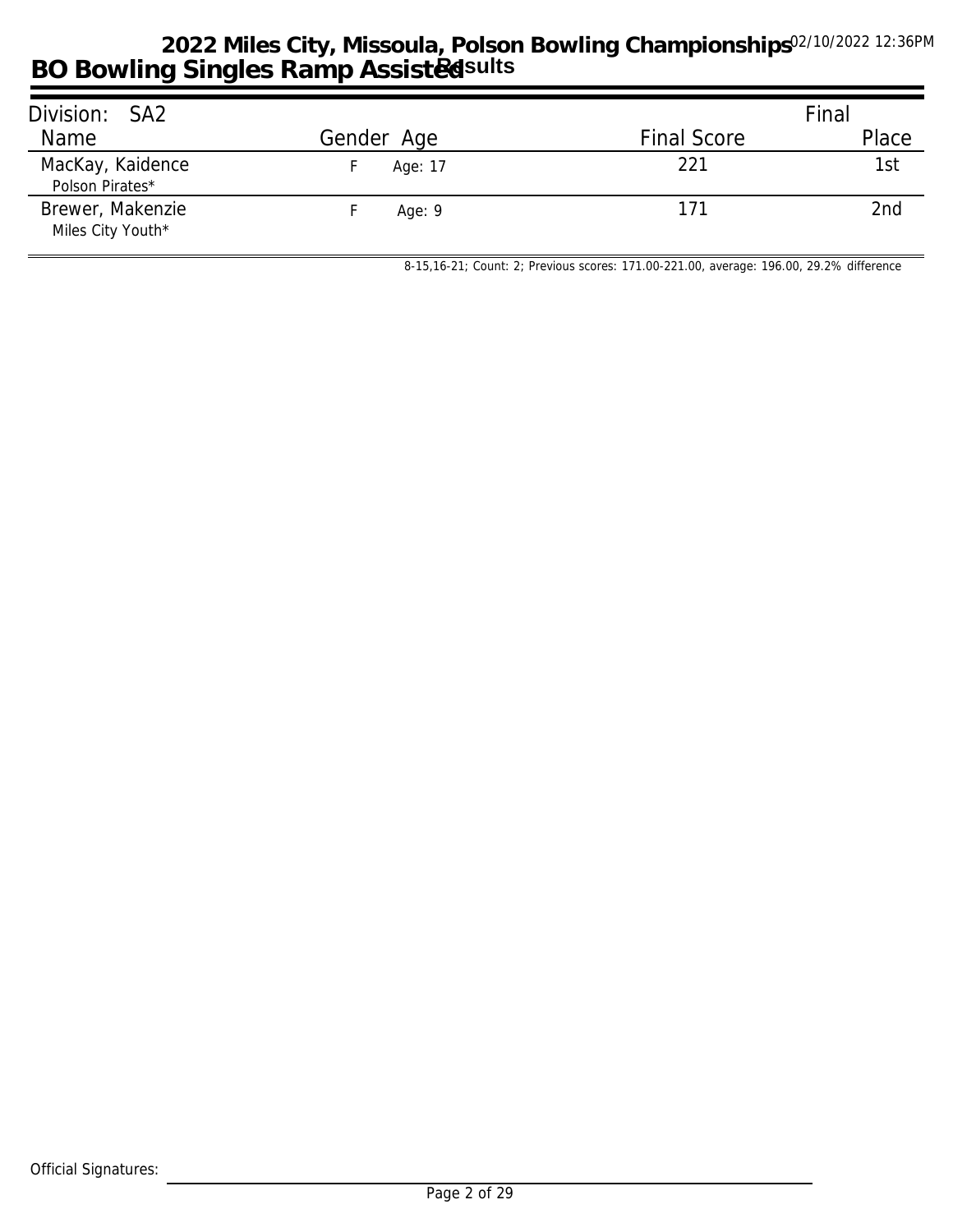| Division: SA3                                 |              |                    | Final |
|-----------------------------------------------|--------------|--------------------|-------|
| Name                                          | Gender Age   | <b>Final Score</b> | Place |
| Bremner, Lockley (Adriano)<br>Polson Pirates* | M<br>Age: 13 | 165                | 1st   |

*8-15; Count: 1*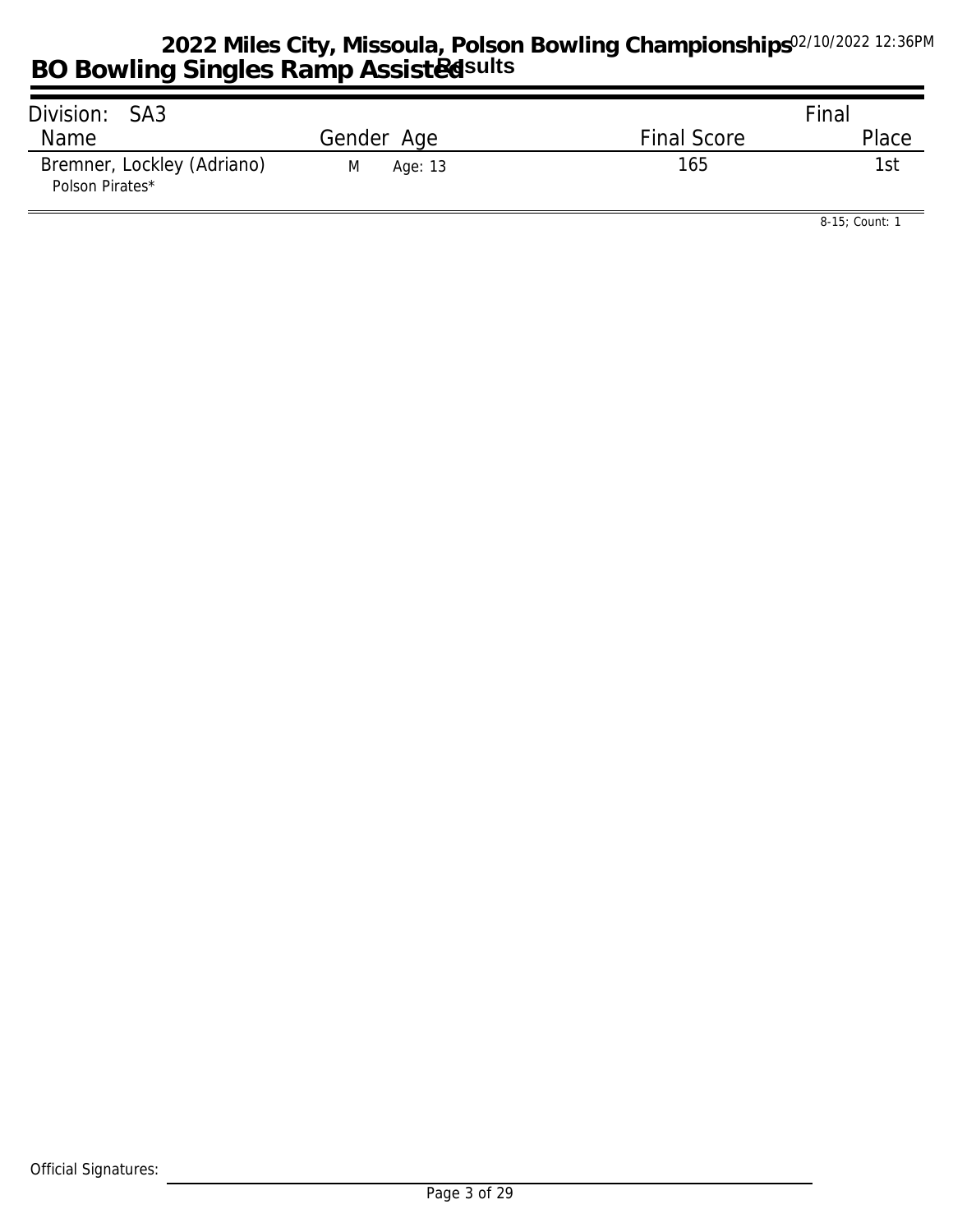| Division: SA4                    |              |                    | Final |
|----------------------------------|--------------|--------------------|-------|
| Name                             | Gender Age   | <b>Final Score</b> | Place |
| Humble, Avery<br>Polson Pirates* | M<br>Age: 17 | 281                | 1st   |

*16-21; Count: 1*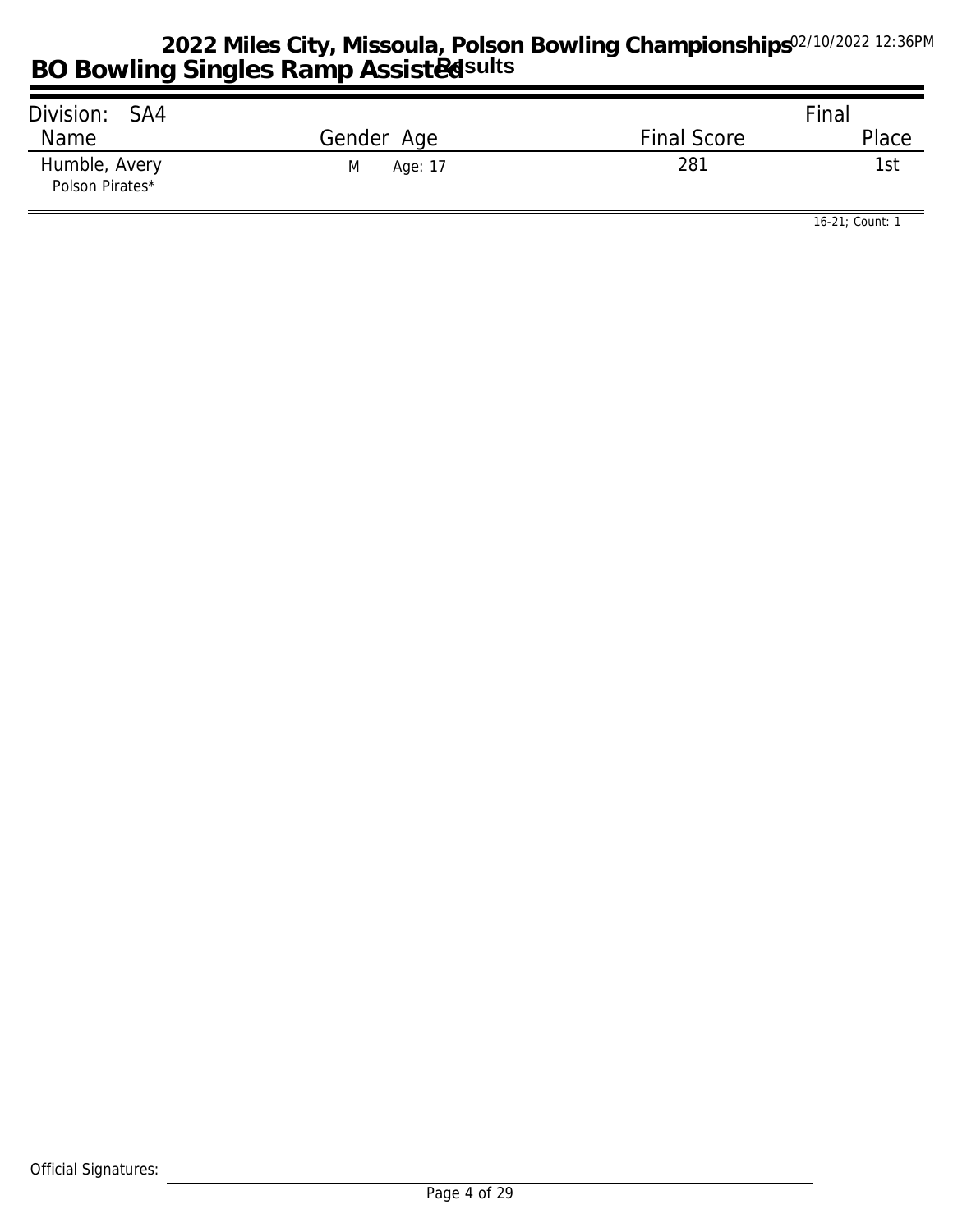| Division: SR1                               |            |                    | Final |
|---------------------------------------------|------------|--------------------|-------|
| Name                                        | Gender Age | <b>Final Score</b> | Place |
| Huckstep, Nicole<br><b>Bitterroot Stars</b> | Age: 22    | 232                | 1st   |
| Howard, Lisa<br><b>Bitterroot Stars</b>     | Age: 57    | 202                | 2nd   |

*22+; Count: 2; Previous scores: 202.00-232.00, average: 217.00, 14.9% difference*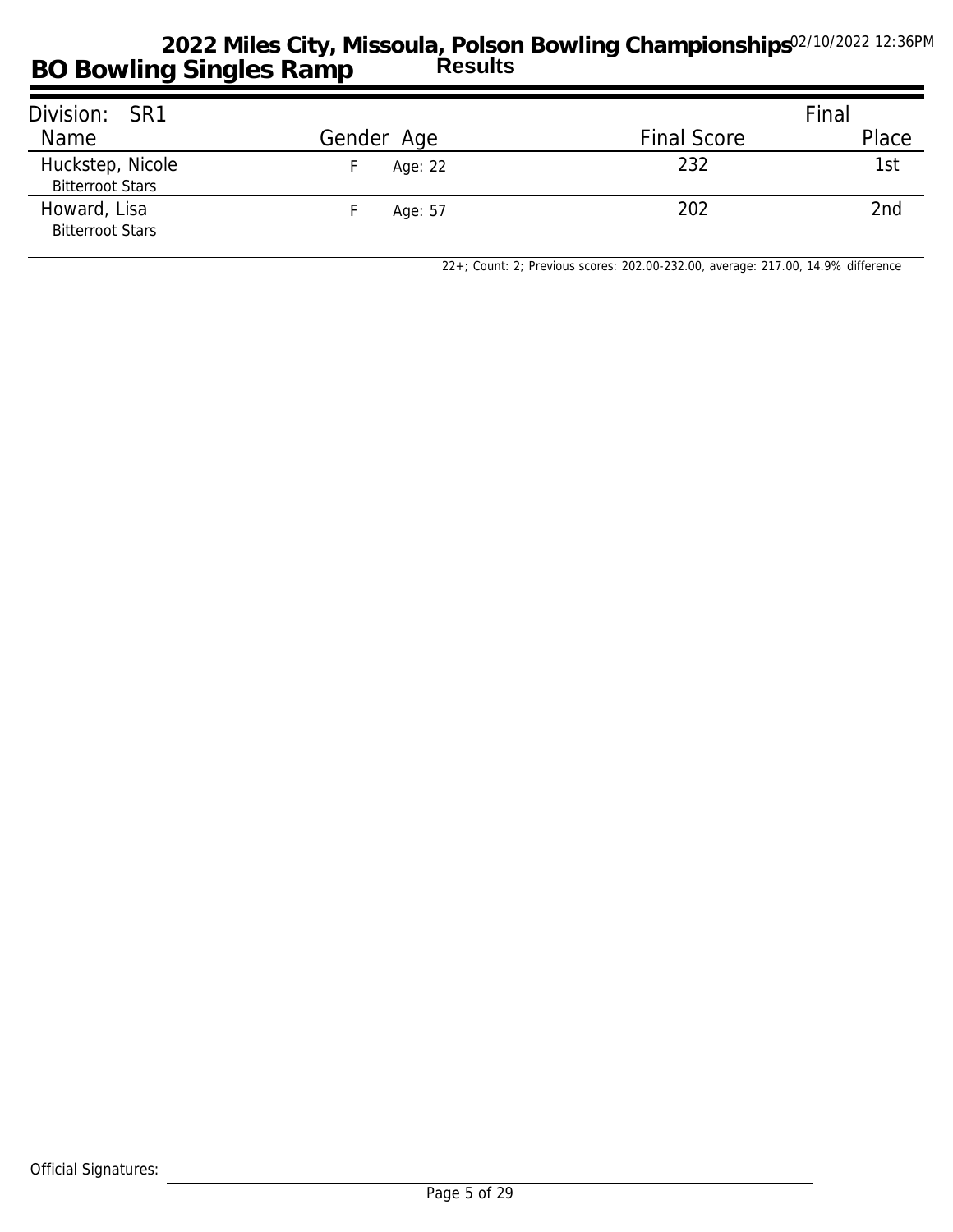| Division: S2                           |            |                    | Final |
|----------------------------------------|------------|--------------------|-------|
| Name                                   | Gender Age | <b>Final Score</b> | Place |
| Leischner, Ruthie<br>Miles City Youth* | Age: 15    | 163                | 1st   |

*8-15; Count: 1*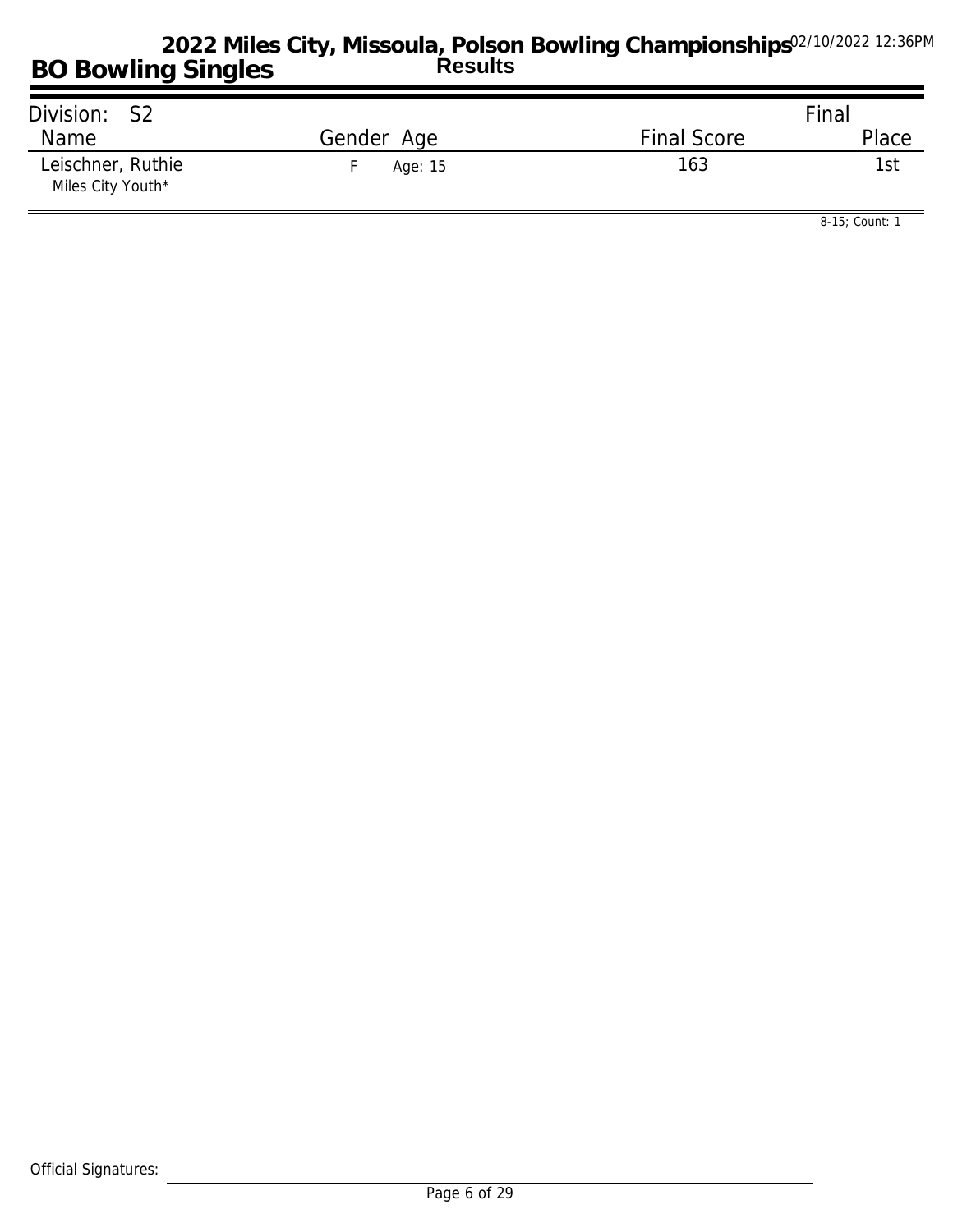| Division: S3                             |              |                    | Final |
|------------------------------------------|--------------|--------------------|-------|
| Name                                     | Gender Age   | <b>Final Score</b> | Place |
| Smith, Liam<br>Miles City Youth*         | M<br>Age: 11 | 261                | 1st   |
| Pickering, Jonathan<br>Miles City Youth* | M<br>Age: 8  | 109                | 2nd   |
| Leonard, Austin<br>Polson Pirates*       | M<br>Age: 16 | 101                | 3rd   |

*8-15,16-21; Count: 3; Previous scores: 101.00-261.00, average: 157.00, 158.4% difference*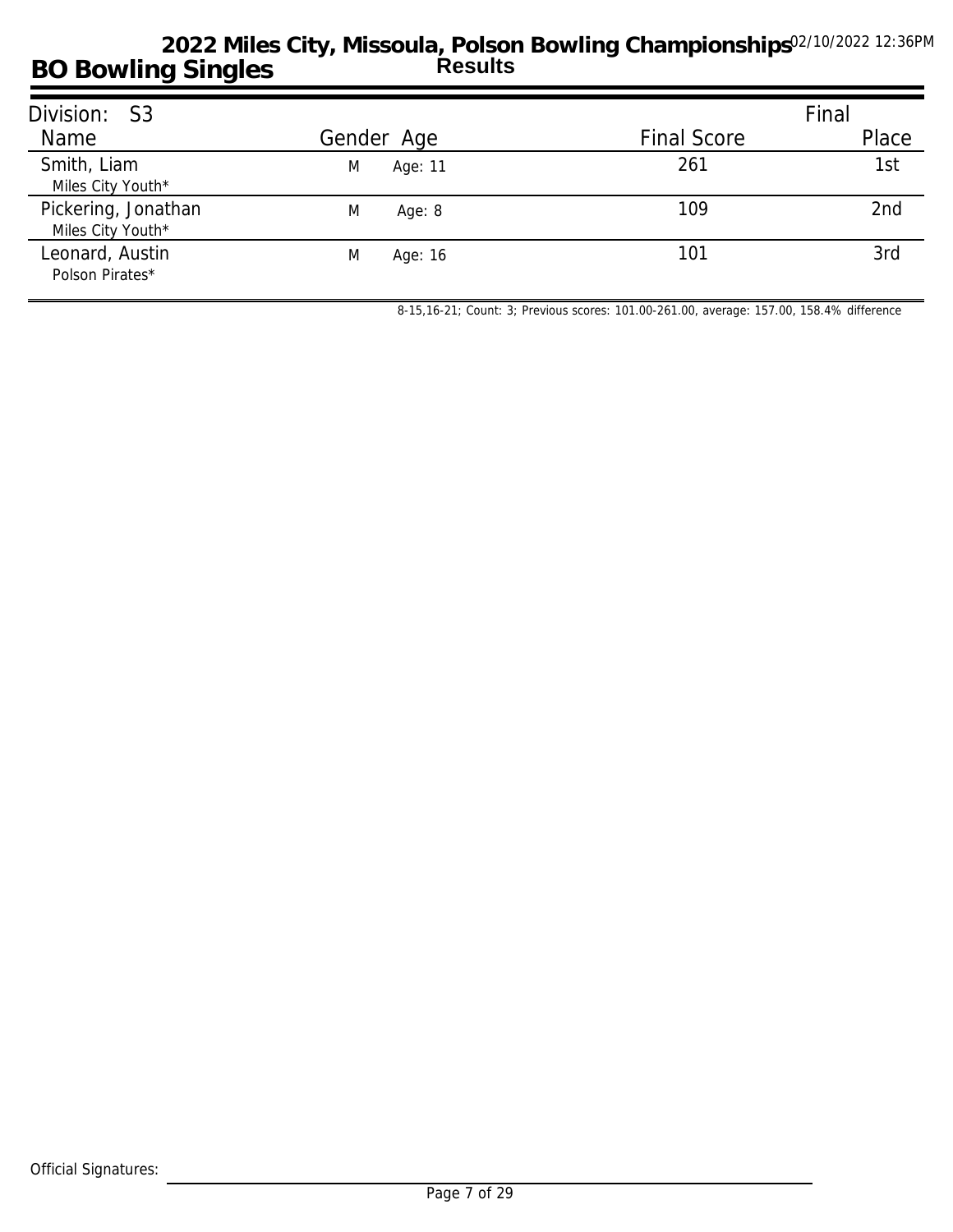| Division: S4                         |            |                    | Final |
|--------------------------------------|------------|--------------------|-------|
| Name                                 | Gender Age | <b>Final Score</b> | Place |
| Pulse, Lindsey<br>Miles City Youth*  | Age: 12    | 168                | 1st   |
| Niblack, Victoria<br>Polson Pirates* | Age: 16    | 112                | 2nd   |

*8-15,16-21; Count: 2; Previous scores: 112.00-168.00, average: 140.00, 50% difference*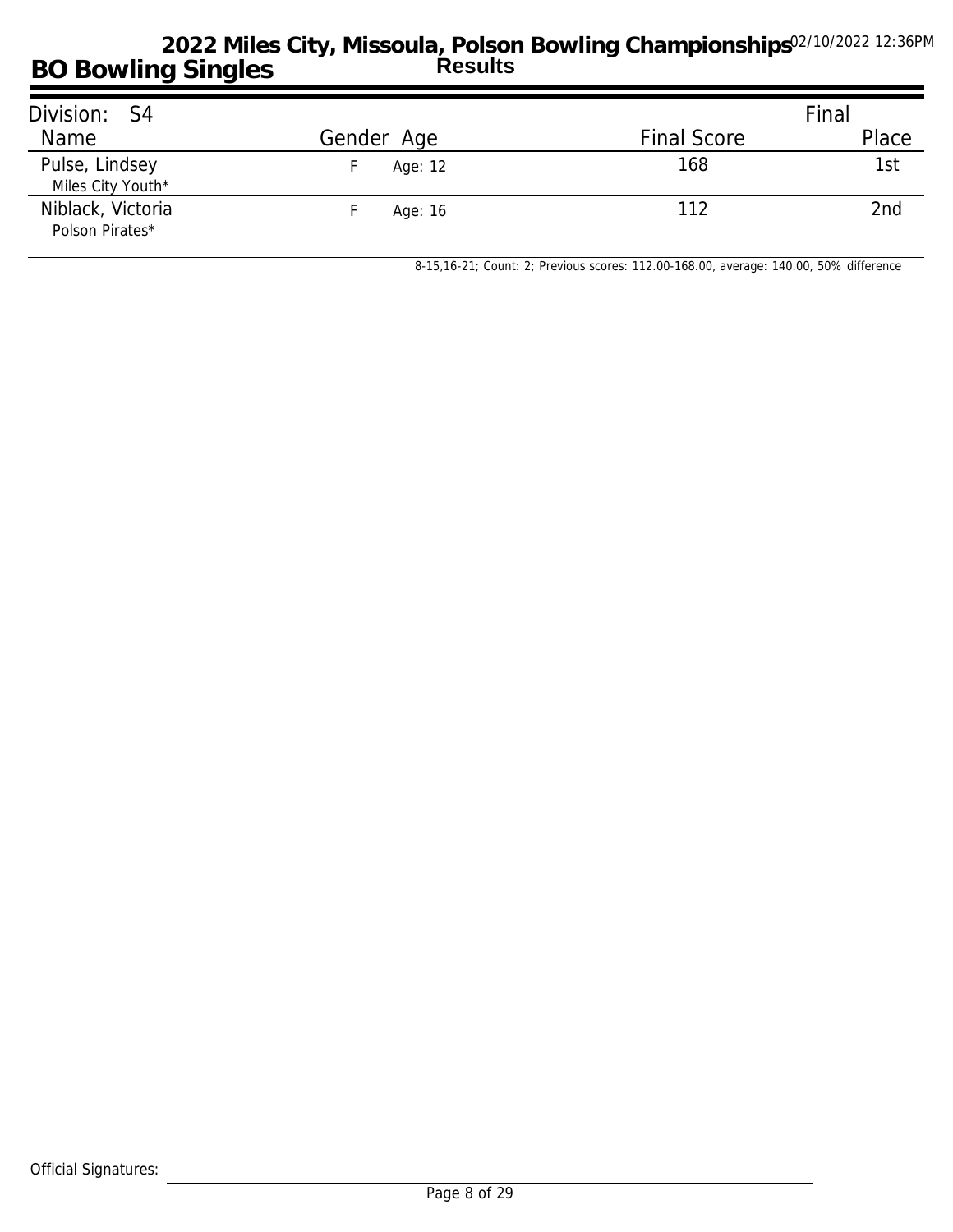| Division: S5                                         |              |                    | Final |
|------------------------------------------------------|--------------|--------------------|-------|
| Name                                                 | Gender Age   | <b>Final Score</b> | Place |
| BakerStreet, John<br><b>Flathead Lake Buccaneers</b> | Age: 23<br>M | 211                | 1st   |
| Hoilien, Anthony<br><b>Bitterroot Stars</b>          | M<br>Age: 51 | 195                | 2nd   |
| Jessop, Nathan<br><b>Bitterroot Stars</b>            | M<br>Age: 28 | 80                 | 3rd   |

*22+; Count: 3; Previous scores: 80.00-211.00, average: 162.00, 163.8% difference*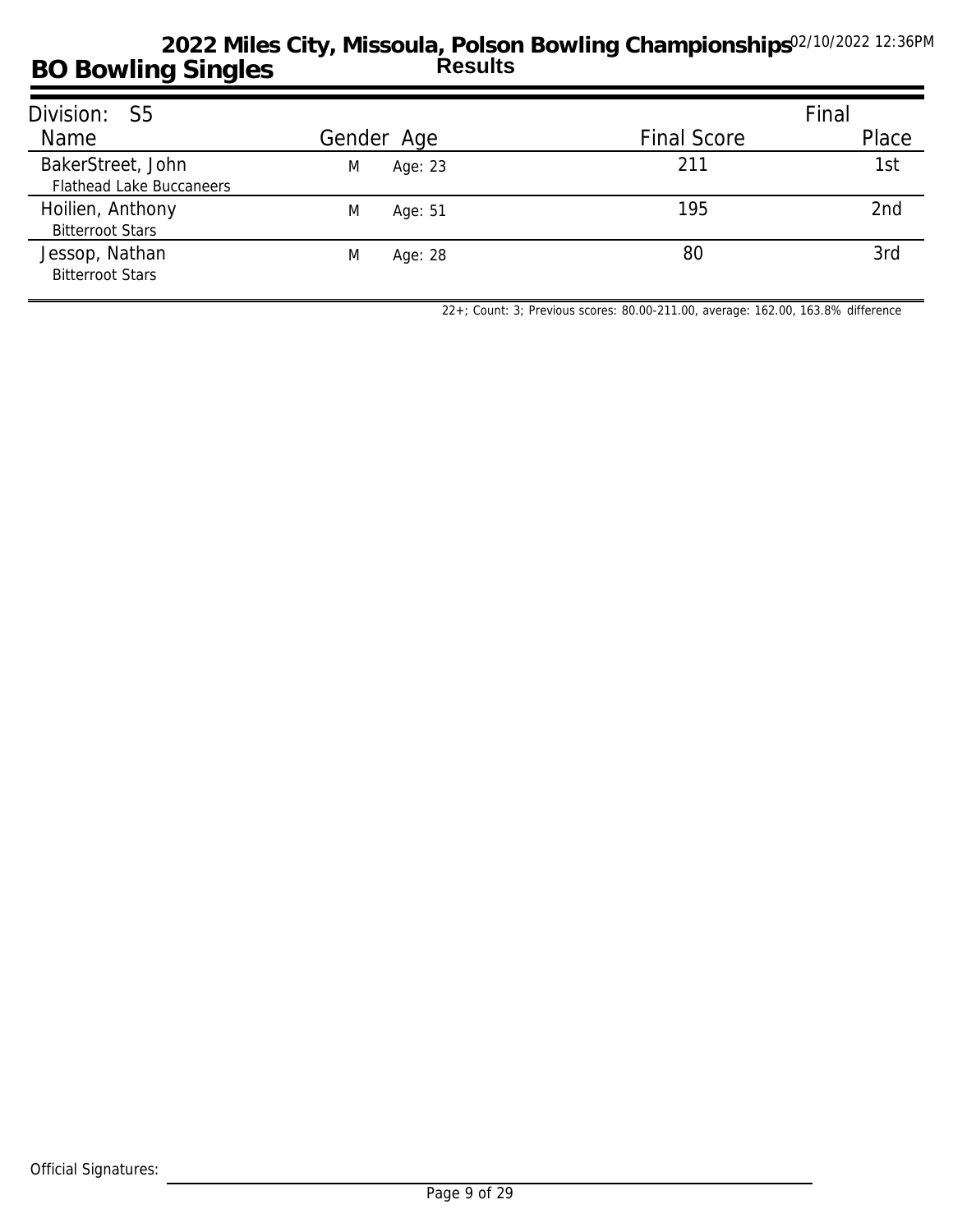| Division: S6                        |               |                    | Final |
|-------------------------------------|---------------|--------------------|-------|
| Name                                | Gender Age    | <b>Final Score</b> | Place |
| Smutt, Preston<br>Miles City Youth* | M<br>Age: $9$ | 108                | 1st   |
| Hill, Trenton<br>Miles City Youth*  | M<br>Age: 11  | 104                | 2nd   |

*8-15; Count: 2; Previous scores: 104.00-108.00, average: 106.00, 3.8% difference*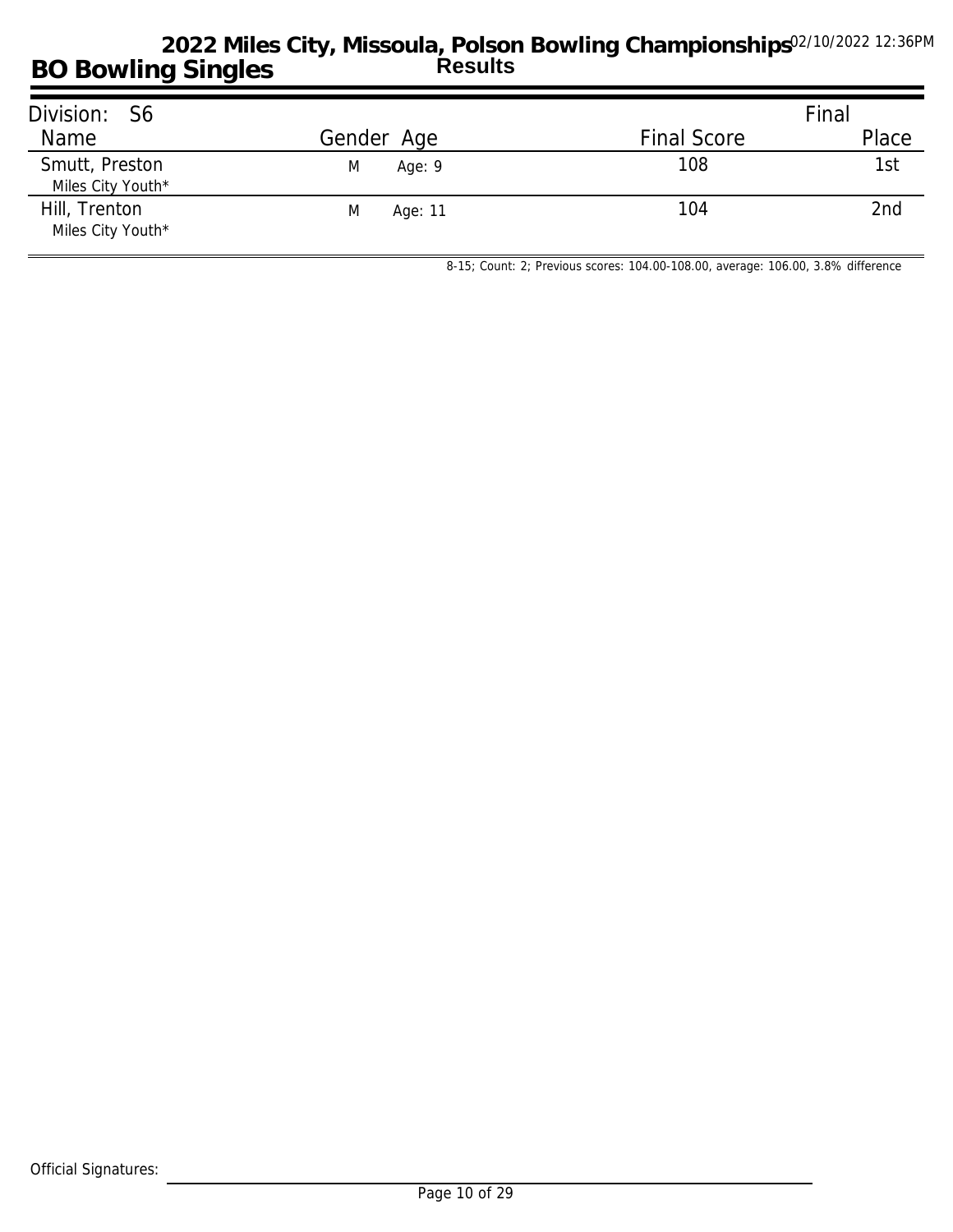| Division: S7                                      |            |                    | Final |
|---------------------------------------------------|------------|--------------------|-------|
| Name                                              | Gender Age | <b>Final Score</b> | Place |
| Beard, Emily<br>Miles City Youth*                 | Age: 19    | 196                | 1st   |
| Heit, Jennifer<br><b>Flathead Lake Buccaneers</b> | Age: 41    | 133                | 2nd   |

*16-21,22+; Count: 2; Previous scores: 133.00-196.00, average: 164.50, 47.4% difference*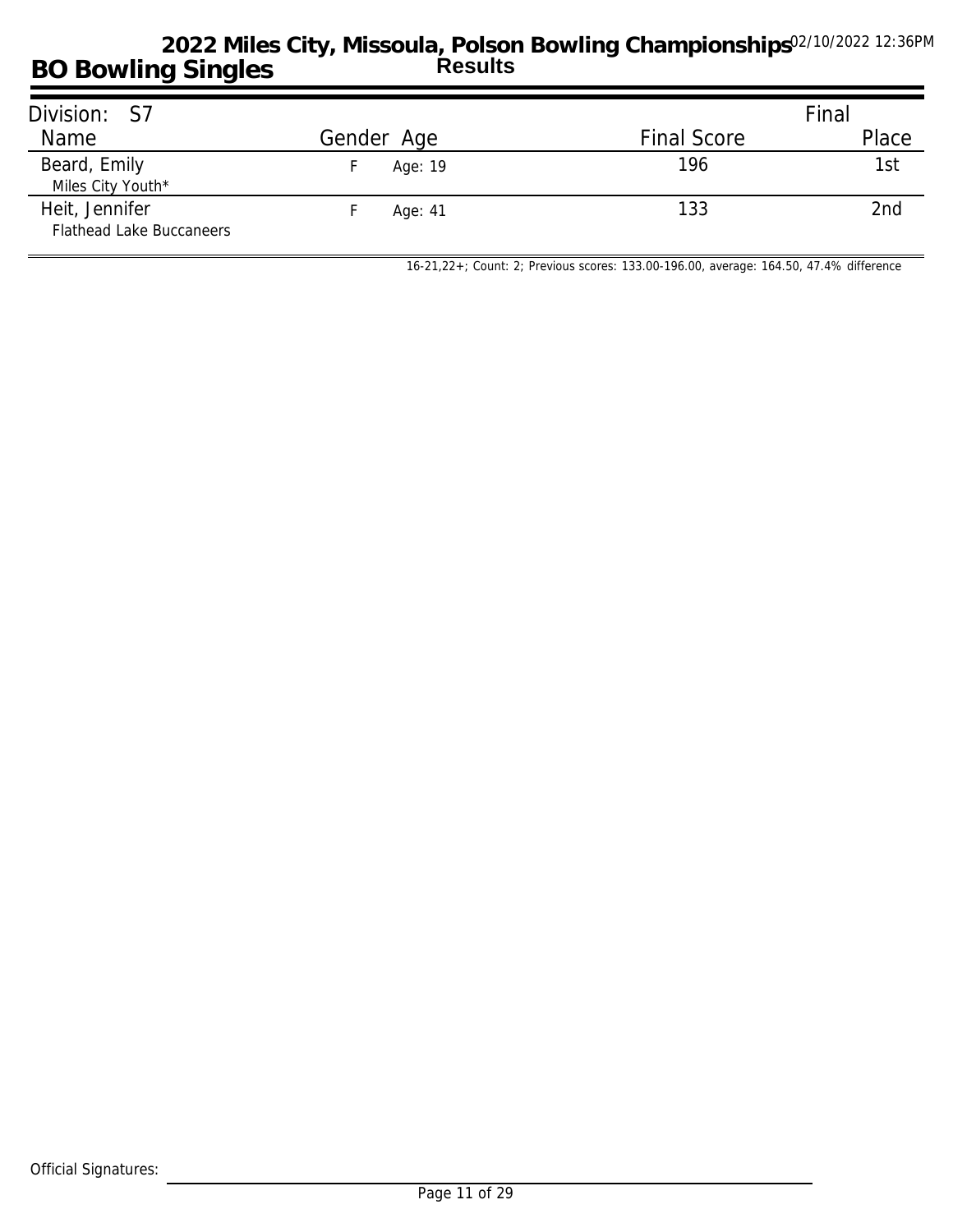| Division: S8      |            |                    | Final |
|-------------------|------------|--------------------|-------|
| Name              | Gender Age | <b>Final Score</b> | Place |
|                   |            |                    |       |
| Pluhar, Lyncy     | Age: 18    | 194                | 1st   |
| Miles City Youth* |            |                    |       |
| Niblack, Lily     | Age: 15    | 172                | 2nd   |
| Polson Pirates*   |            |                    |       |

*8-15,16-21; Count: 2; Previous scores: 172.00-194.00, average: 183.00, 12.8% difference*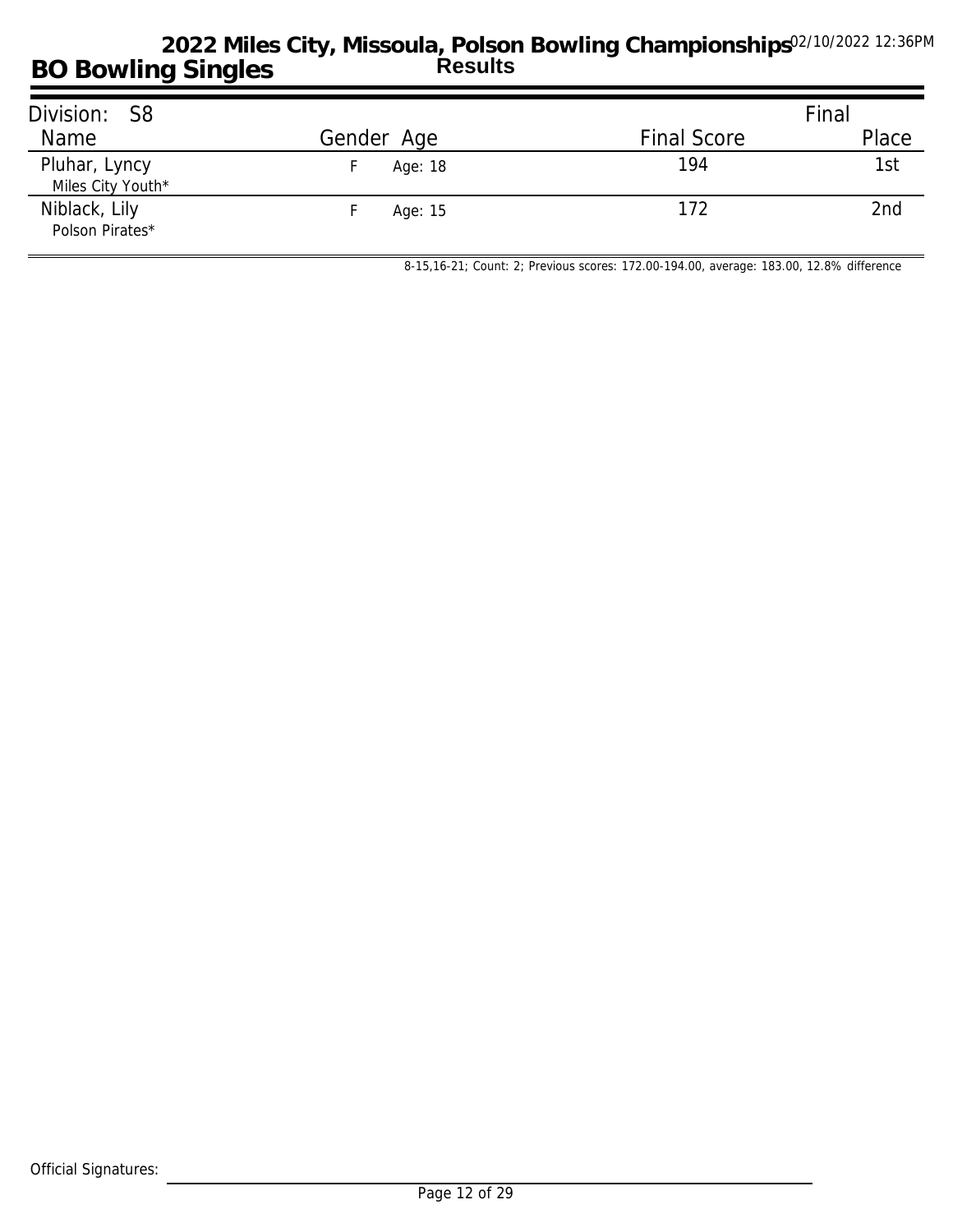| Division: S9                                 |              |                    | Final |
|----------------------------------------------|--------------|--------------------|-------|
| Name                                         | Gender Age   | <b>Final Score</b> | Place |
| Wheeler, Mathias<br>Miles City Youth*        | M<br>Age: 16 | 241                | 1st   |
| Martinez, Eduardo<br><b>Bitterroot Stars</b> | M<br>Age: 58 | 163                | 2nd   |

*16-21,22+; Count: 2; Previous scores: 163.00-241.00, average: 202.00, 47.9% difference*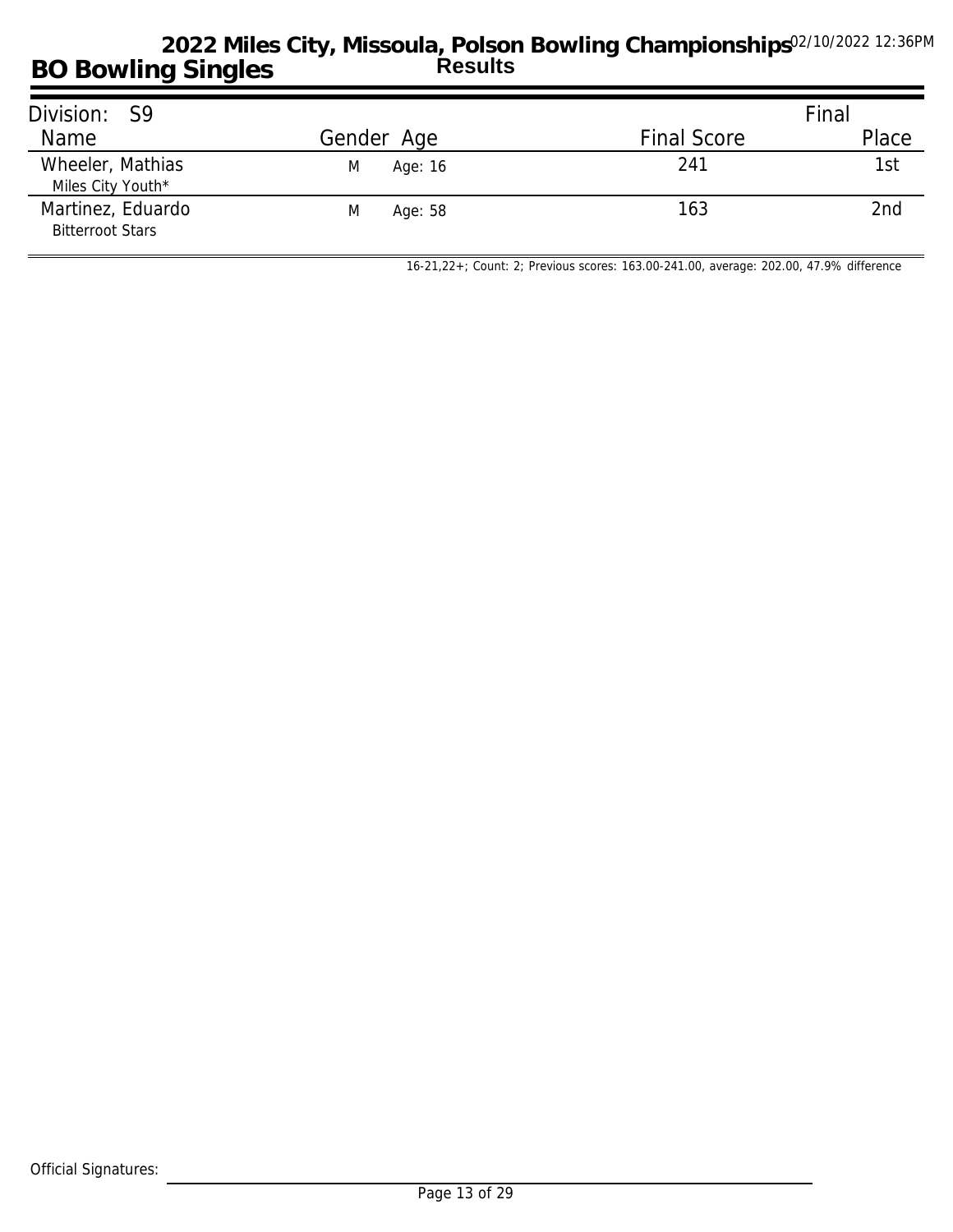| Division: S10                                    |              |                    | Final |
|--------------------------------------------------|--------------|--------------------|-------|
| Name                                             | Gender Age   | <b>Final Score</b> | Place |
| Stene, Dothan<br><b>Flathead Lake Buccaneers</b> | Age: 22<br>M | 155                | 1st   |

*22+; Count: 1*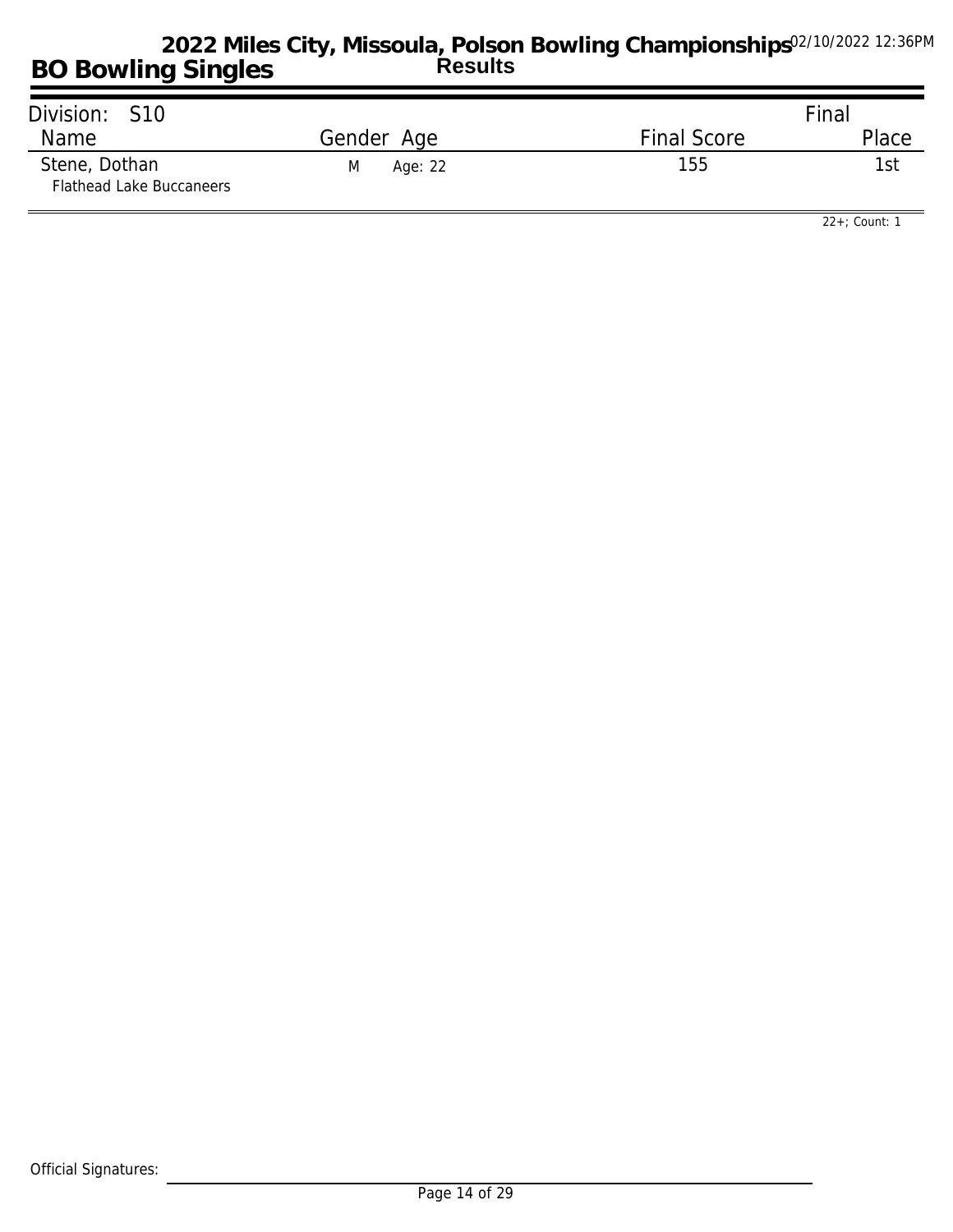| Division: S11                                                      |   |            |                    | Final |
|--------------------------------------------------------------------|---|------------|--------------------|-------|
| Name                                                               |   | Gender Age | <b>Final Score</b> | Place |
| Alexander, Christopher Lawrence<br><b>Flathead Lake Buccaneers</b> | M | Age: 25    | 244                | 1st   |
| Hoover, Chance<br><b>Flathead Lake Buccaneers</b>                  | M | Age: 22    | 217                | 2nd   |

*22+; Count: 2; Previous scores: 217.00-244.00, average: 230.50, 12.4% difference*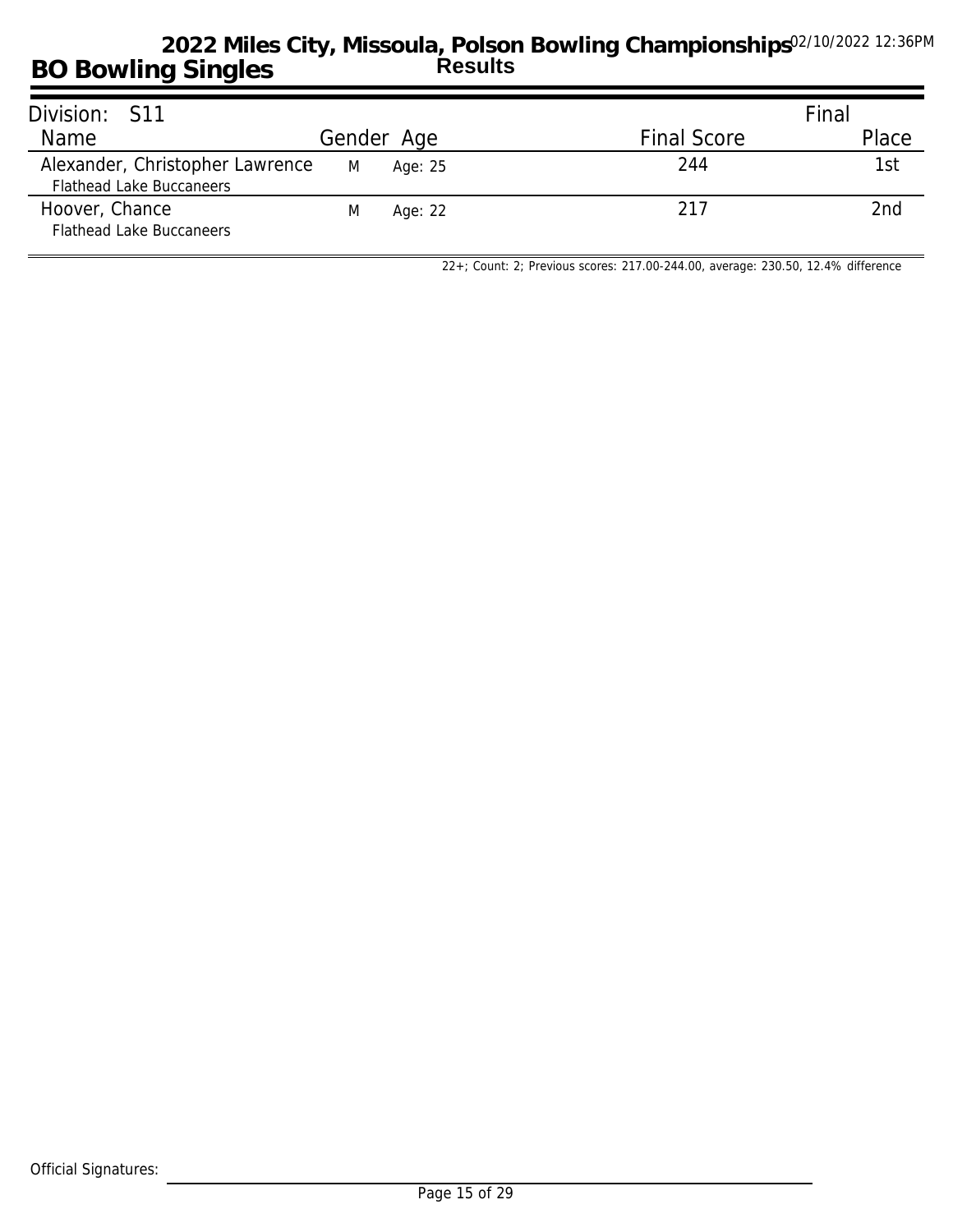| Division: S12                                 |              |                    | Final |
|-----------------------------------------------|--------------|--------------------|-------|
| Name                                          | Gender Age   | <b>Final Score</b> | Place |
| Merritt, Cody                                 | Age: 20<br>M | 309                | 1st   |
| <b>Flathead Lake Buccaneers</b>               |              |                    |       |
| Starrish, Jordan                              | M<br>Age: 21 | 276                | 2nd   |
| Missoula Bears                                |              |                    |       |
| StandingRock-Peters, Julyan<br>Missoula Bears | M<br>Age: 22 | 199                | 3rd   |

*16-21,22+; Count: 3; Previous scores: 199.00-309.00, average: 261.33, 55.3% difference*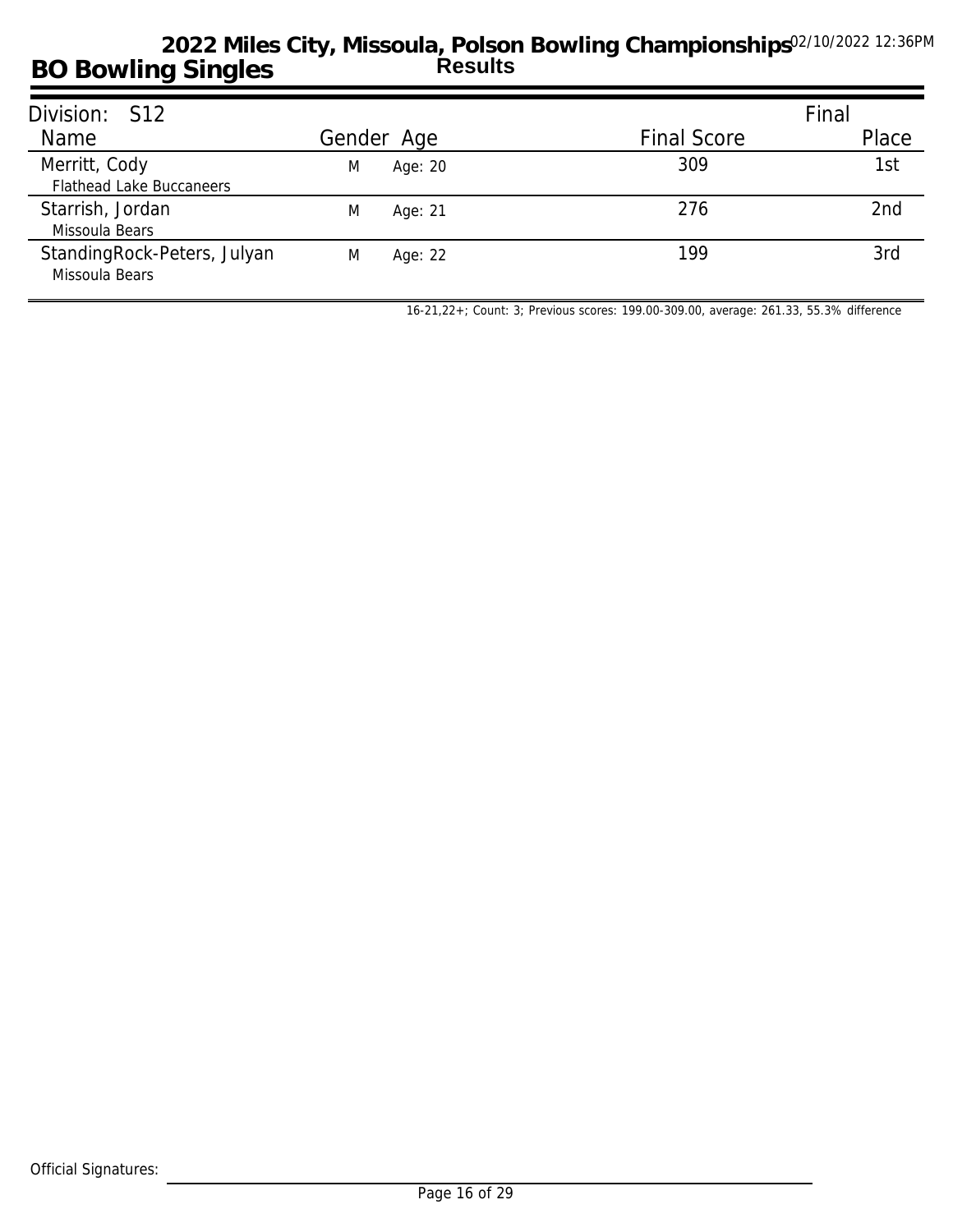| Division: S13                                             |              |                    | Final |
|-----------------------------------------------------------|--------------|--------------------|-------|
| Name                                                      | Gender Age   | <b>Final Score</b> | Place |
| Marx, Adam<br>Missoula Bears                              | Age: 21<br>M | 353                | 1st   |
| Hayes, Robert "Robbie"<br><b>Flathead Lake Buccaneers</b> | M<br>Age: 25 | 275                | 2nd   |
| Marx, Aaron<br>Missoula Bears                             | M<br>Age: 24 | 250                | 3rd   |

*16-21,22+; Count: 3; Previous scores: 250.00-353.00, average: 292.66, 41.2% difference*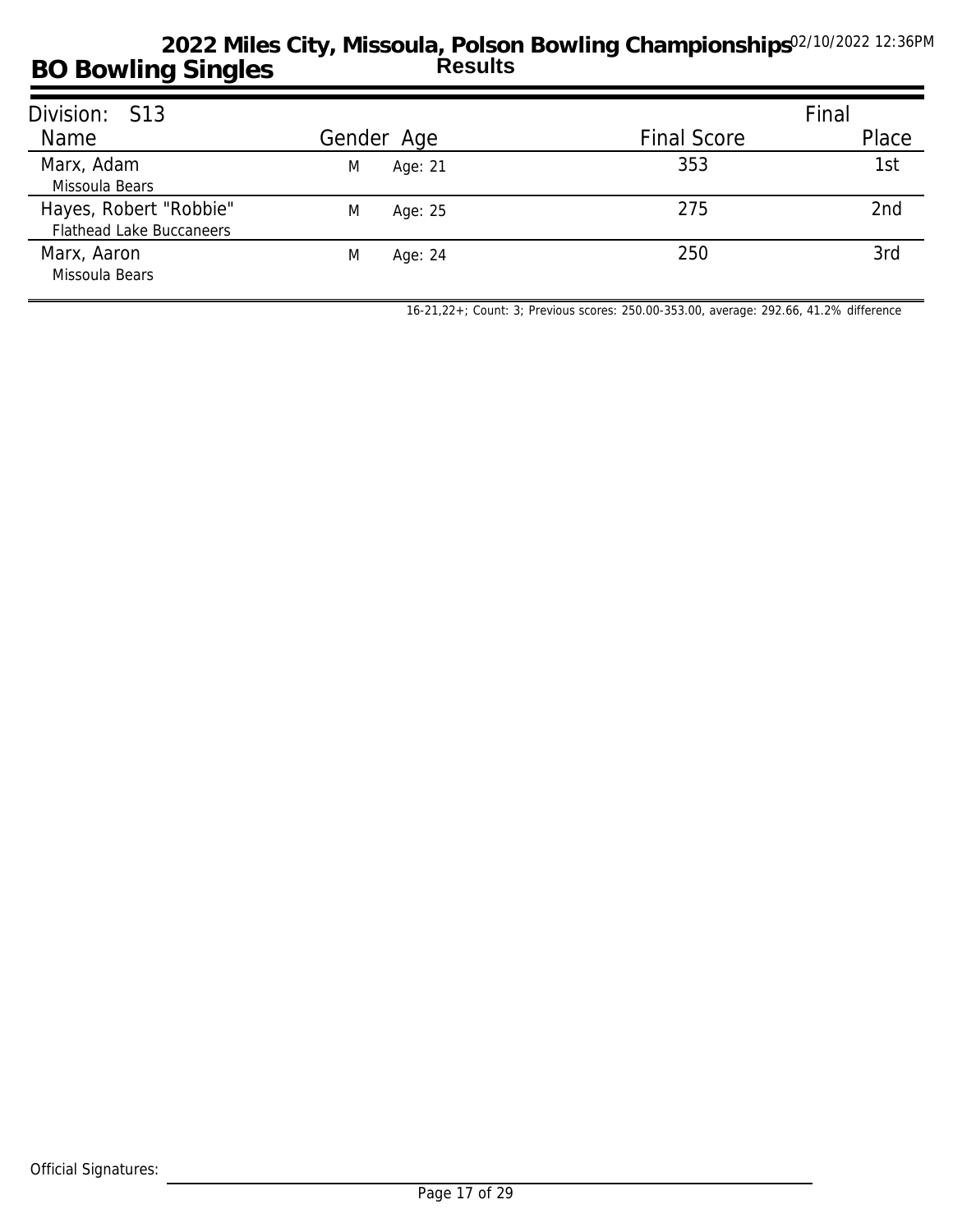| Division: S14                                |            |                    | Final |
|----------------------------------------------|------------|--------------------|-------|
| Name                                         | Gender Age | <b>Final Score</b> | Place |
| Pickering, Katie<br>Miles City Youth*        | Age: 18    | 206                | 1st   |
| Johnston, Kadence Marie<br>Miles City Youth* | Age: 17    | 151                | 2nd   |

*16-21; Count: 2; Previous scores: 151.00-206.00, average: 178.50, 36.4% difference*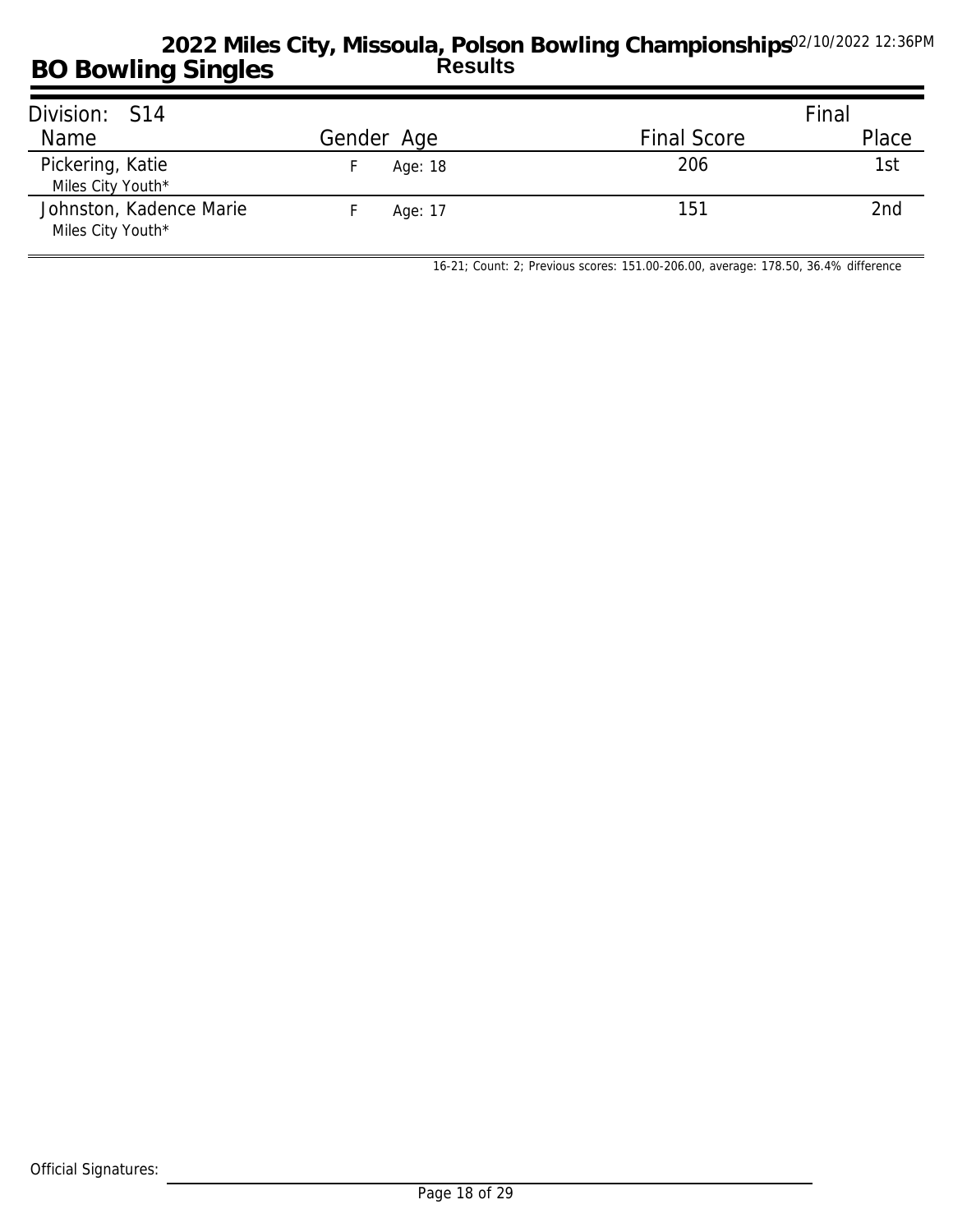| Division: S15                                |            |                    | Final |
|----------------------------------------------|------------|--------------------|-------|
| Name                                         | Gender Age | <b>Final Score</b> | Place |
| Whitney, Marlayna<br><b>Bitterroot Stars</b> | Age: 42    | 299                | 1st   |
| Allen, Melissa<br><b>Bitterroot Stars</b>    | Age: 30    | 270                | 2nd   |
| Curlee, Amanda<br>Missoula Bears             | Age: 23    | 202                | 3rd   |

*22+; Count: 3; Previous scores: 202.00-299.00, average: 257.00, 48% difference*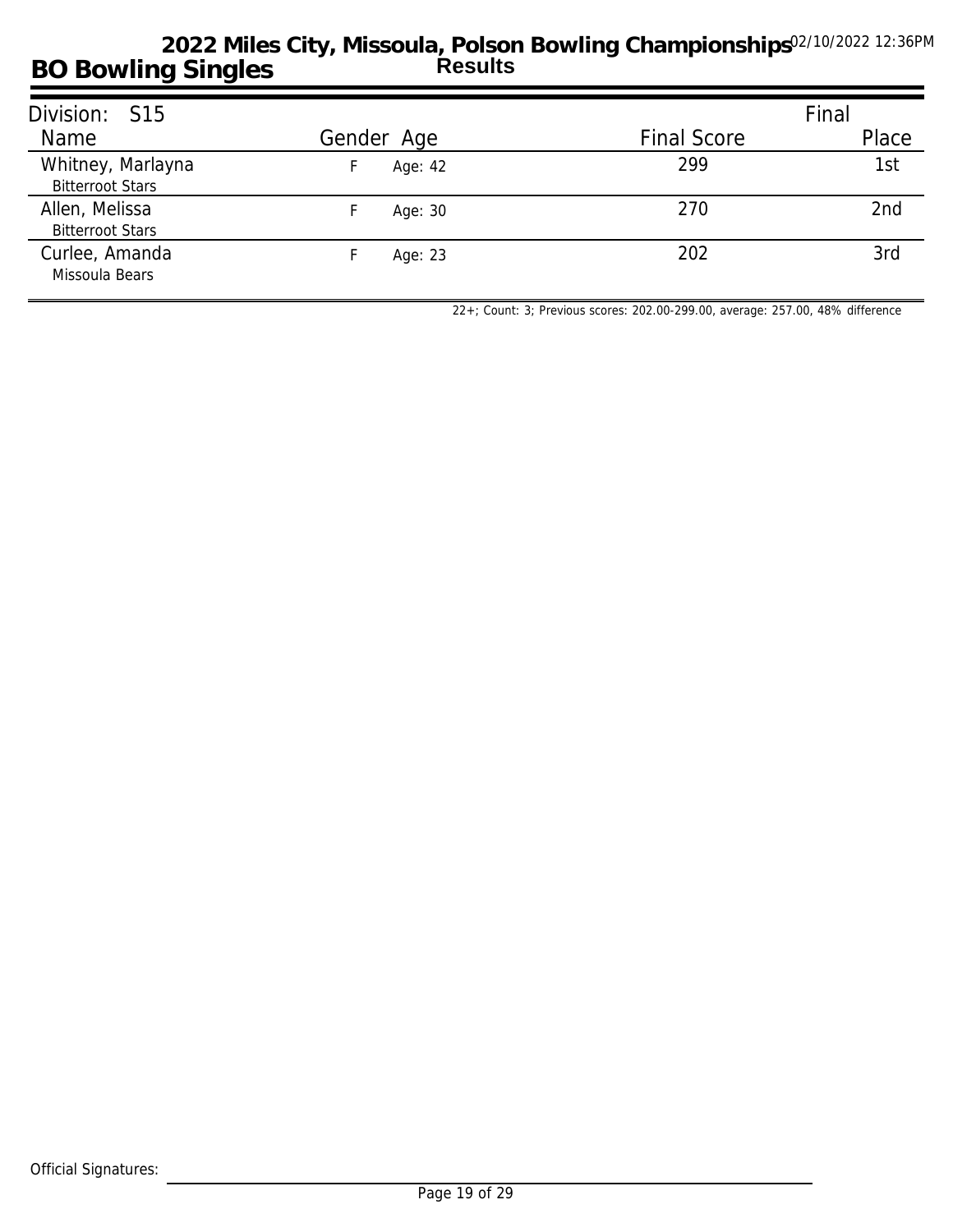| Division: S16                       |            |                    | Final |
|-------------------------------------|------------|--------------------|-------|
| Name                                | Gender Age | <b>Final Score</b> | Place |
| Miland, Kendra<br>Missoula Bears    | Age: 22    | 328                | 1st   |
| Hould, Emma M.<br>Miles City Youth* | Age: 20    | 264                | 2nd   |

*16-21,22+; Count: 2; Previous scores: 264.00-328.00, average: 296.00, 24.2% difference*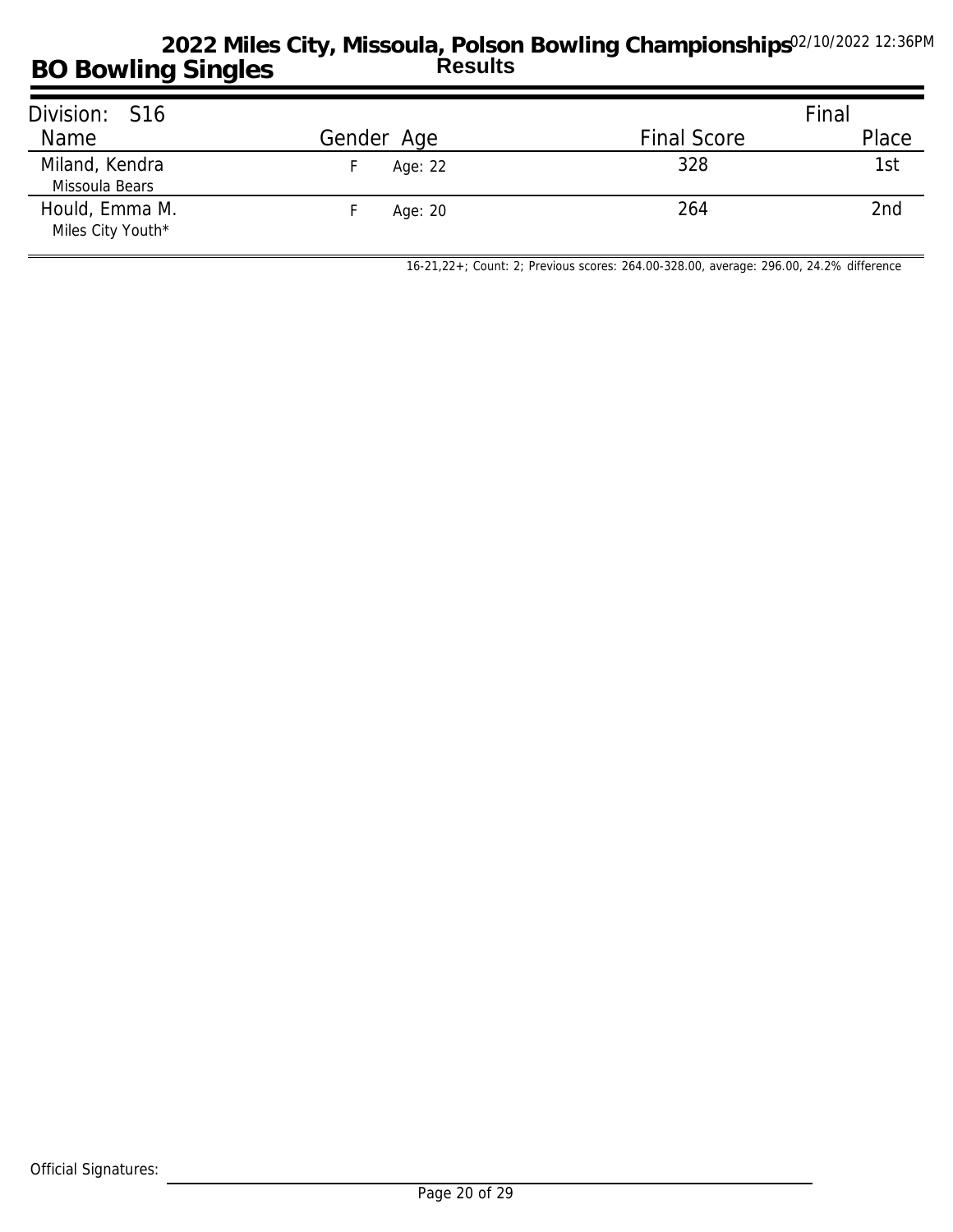| Division: S17                          |            |                    | Final           |
|----------------------------------------|------------|--------------------|-----------------|
| Name                                   | Gender Age | <b>Final Score</b> | Place           |
| Anderson, Avery<br>Miles City Youth*   | Age: 18    | 299                | 1st             |
| Crawford, Elizabeth<br>Missoula Bears  | Age: 25    | 248                | 2 <sub>nd</sub> |
| Smith, Olivia<br>Missoula Diamondbacks | Age: 16    | 219                | 3rd             |

*16-21,22+; Count: 3; Previous scores: 219.00-299.00, average: 255.33, 36.5% difference*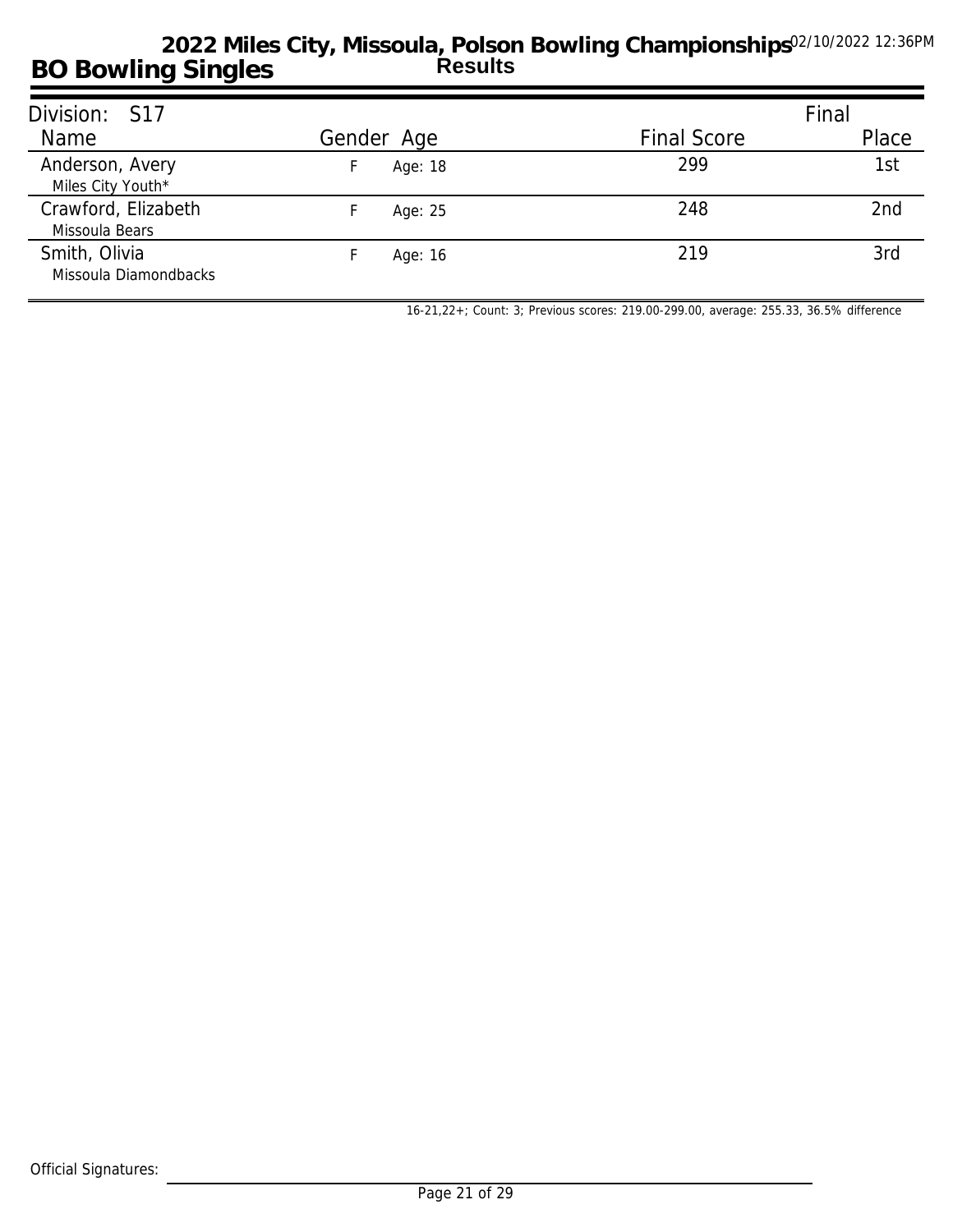| Division: S18                                 |              |                    | Final           |
|-----------------------------------------------|--------------|--------------------|-----------------|
| Name                                          | Gender Age   | <b>Final Score</b> | Place           |
| Stensgar-Maul, Coley<br>Missoula Diamondbacks | M<br>Age: 42 | 321                | 1st             |
| Jackson, David "DJ"<br>Missoula Bears         | M<br>Age: 25 | 303                | 2 <sub>nd</sub> |
| Fuller, Gary<br>Missoula Diamondbacks         | M<br>Age: 40 | 244                | 3rd             |

*22+; Count: 3; Previous scores: 244.00-321.00, average: 289.33, 31.6% difference*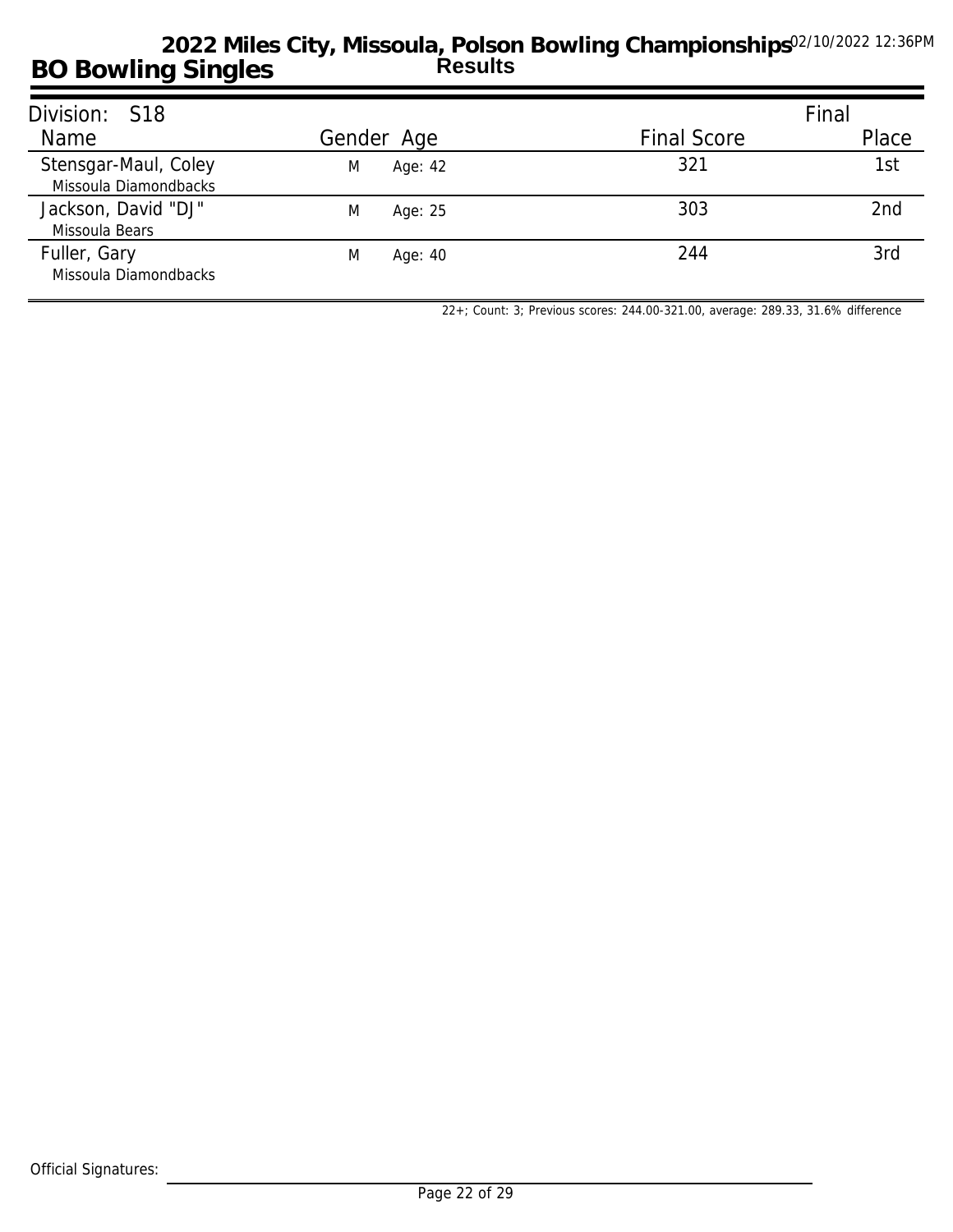| Division: S19                               |              |                    | Final |
|---------------------------------------------|--------------|--------------------|-------|
| Name                                        | Gender Age   | <b>Final Score</b> | Place |
| Leary, Christopher<br>Missoula Diamondbacks | Age: 14<br>M | 466                | 1st   |
| Owen, Carter Evan<br>Missoula Bears         | M<br>Age: 24 | 385                | 2nd   |

*8-15,22+; Count: 2; Previous scores: 385.00-466.00, average: 425.50, 21% difference*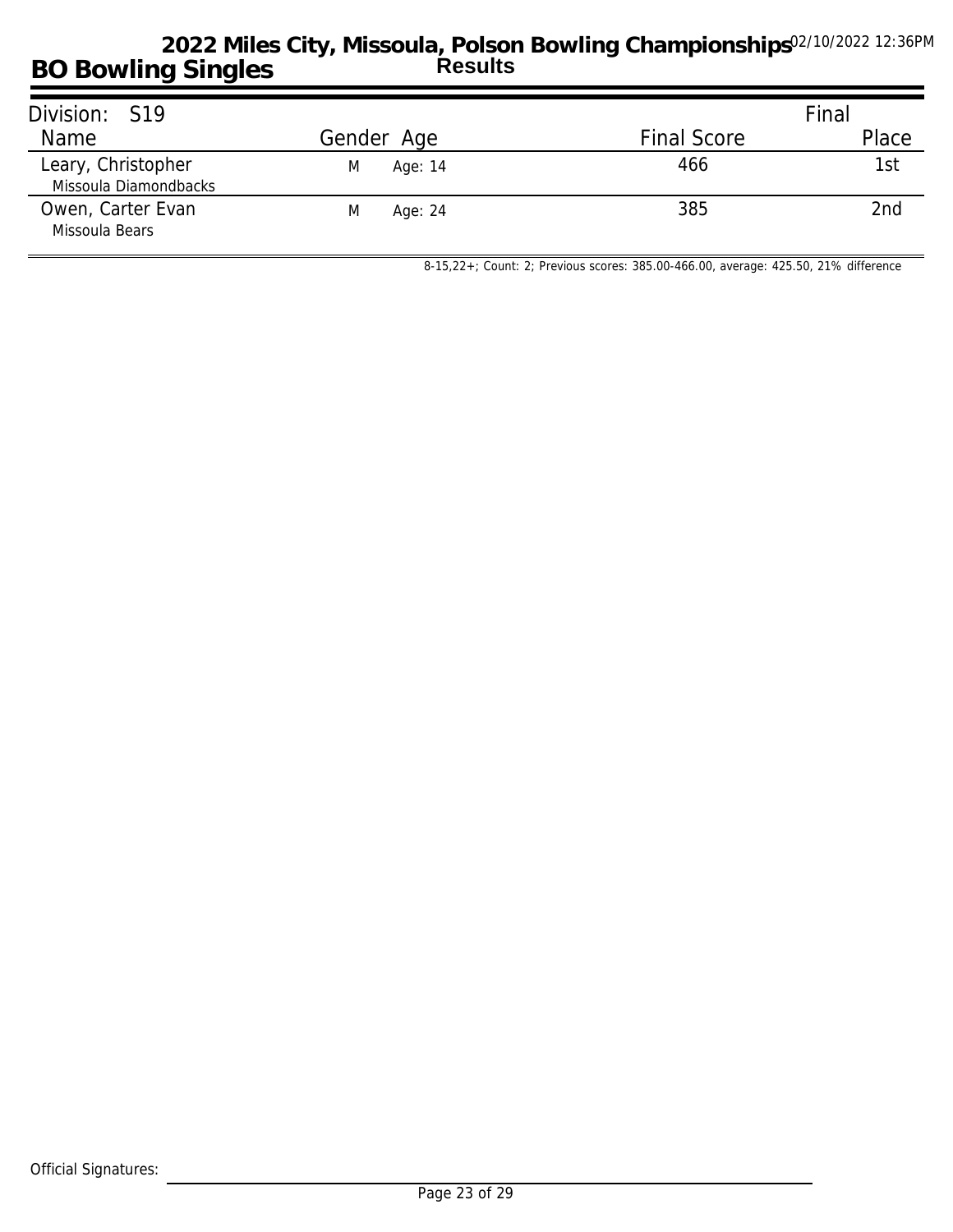| Division: S20                |              |                    | Final |
|------------------------------|--------------|--------------------|-------|
| Name                         | Gender Age   | <b>Final Score</b> | Place |
| Woods, Jay<br>Missoula Bears | Age: 24<br>M | 576                | -st   |

*22+; Count: 1*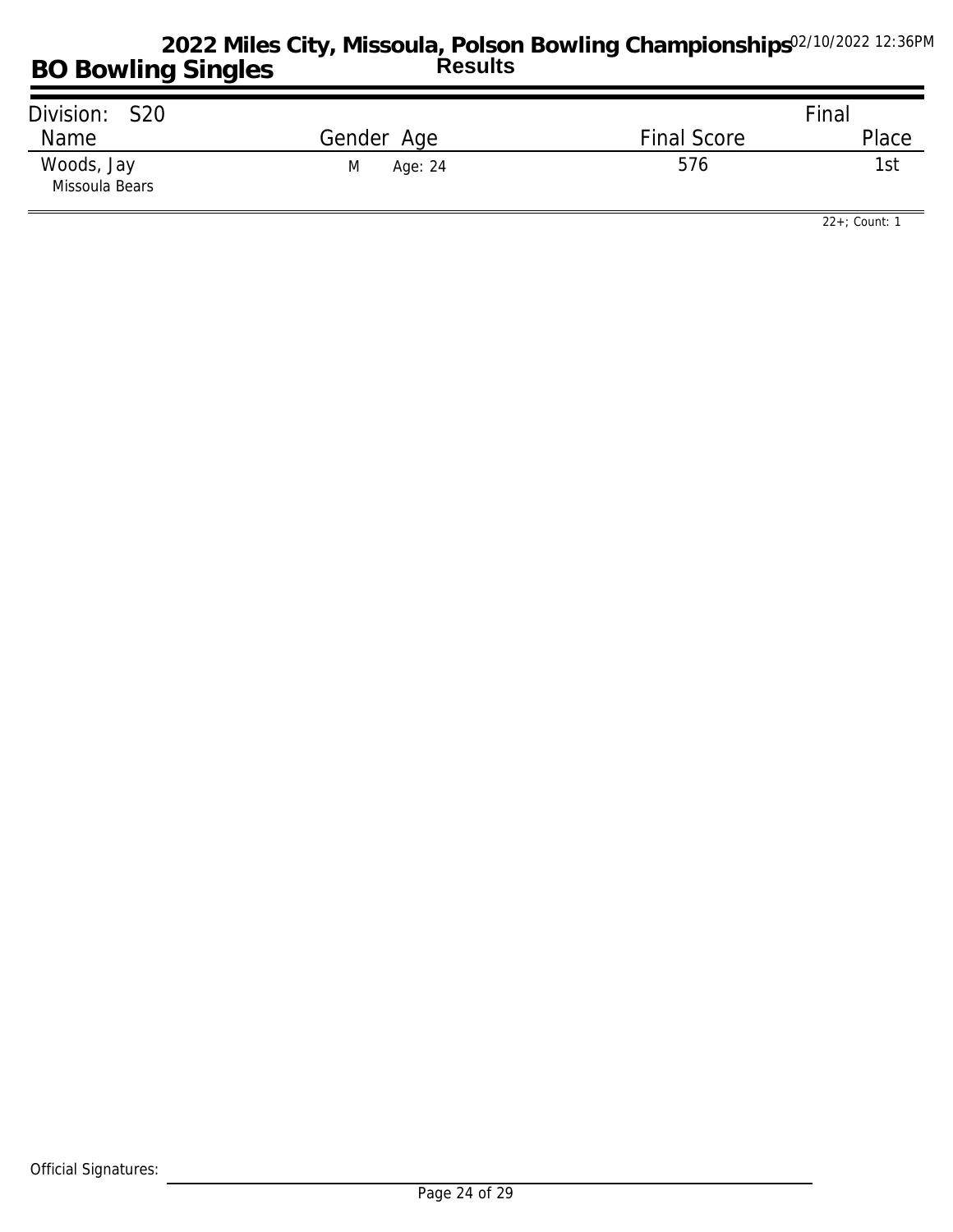| Division: S21                                |              |                    | Final |
|----------------------------------------------|--------------|--------------------|-------|
| Name                                         | Gender Age   | <b>Final Score</b> | Place |
| Ruggirello, Michael<br>Missoula Diamondbacks | M<br>Age: 52 | 450                | 1st   |
| Weber, Devon<br>Missoula Bears               | Age: 25<br>M | 431                | 2nd   |

*22+; Count: 2; Previous scores: 431.00-450.00, average: 440.50, 4.4% difference*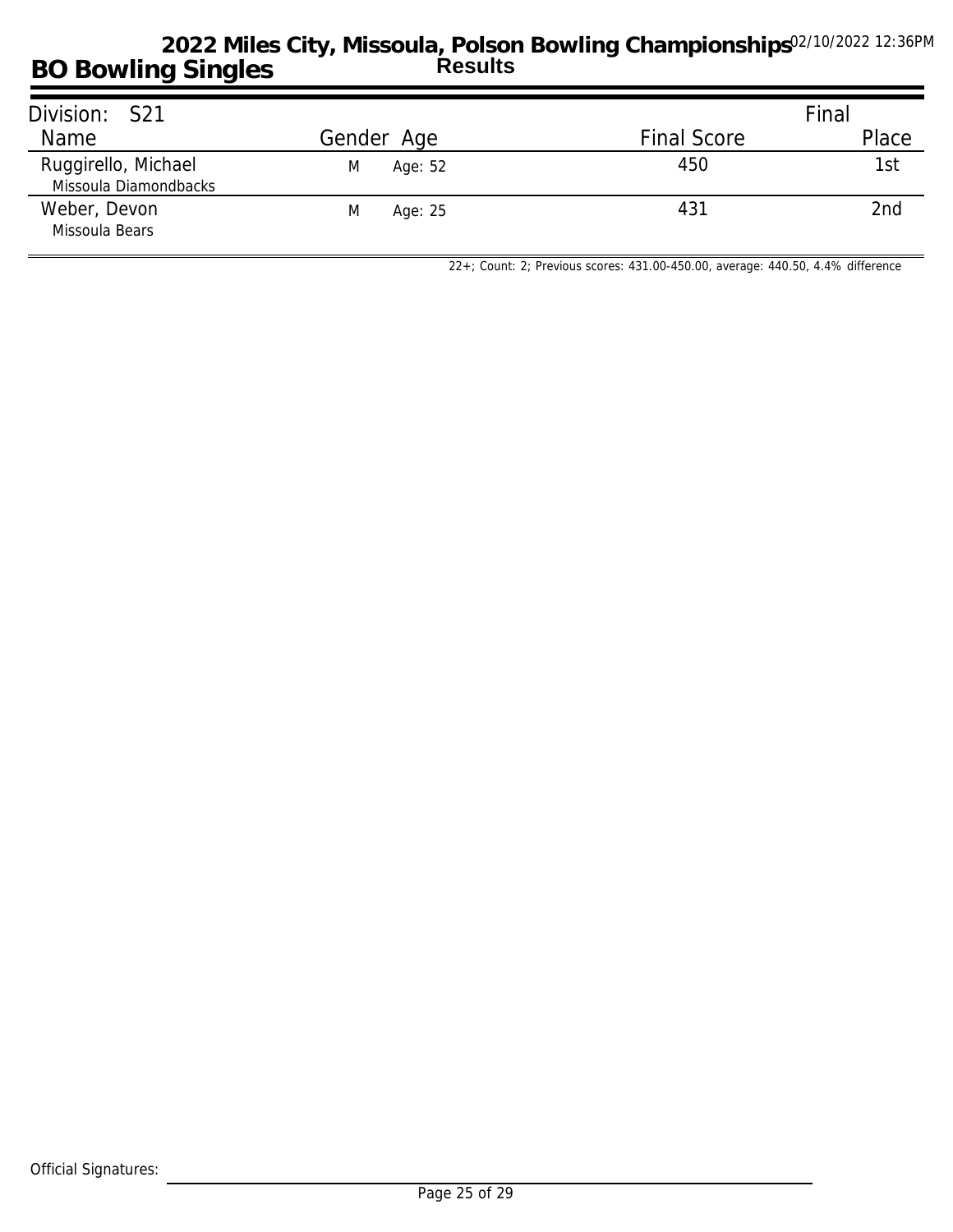| Division: S22                               |              |                    | Final |
|---------------------------------------------|--------------|--------------------|-------|
| Name                                        | Gender Age   | <b>Final Score</b> | Place |
| Hurd, Austin<br>Missoula Diamondbacks       | Age: 31<br>M | 430                | 1st   |
| Collins, Brandon<br><b>Bitterroot Stars</b> | M<br>Age: 45 | 355                | 2nd   |

*22+; Count: 2; Previous scores: 355.00-430.00, average: 392.50, 21.1% difference*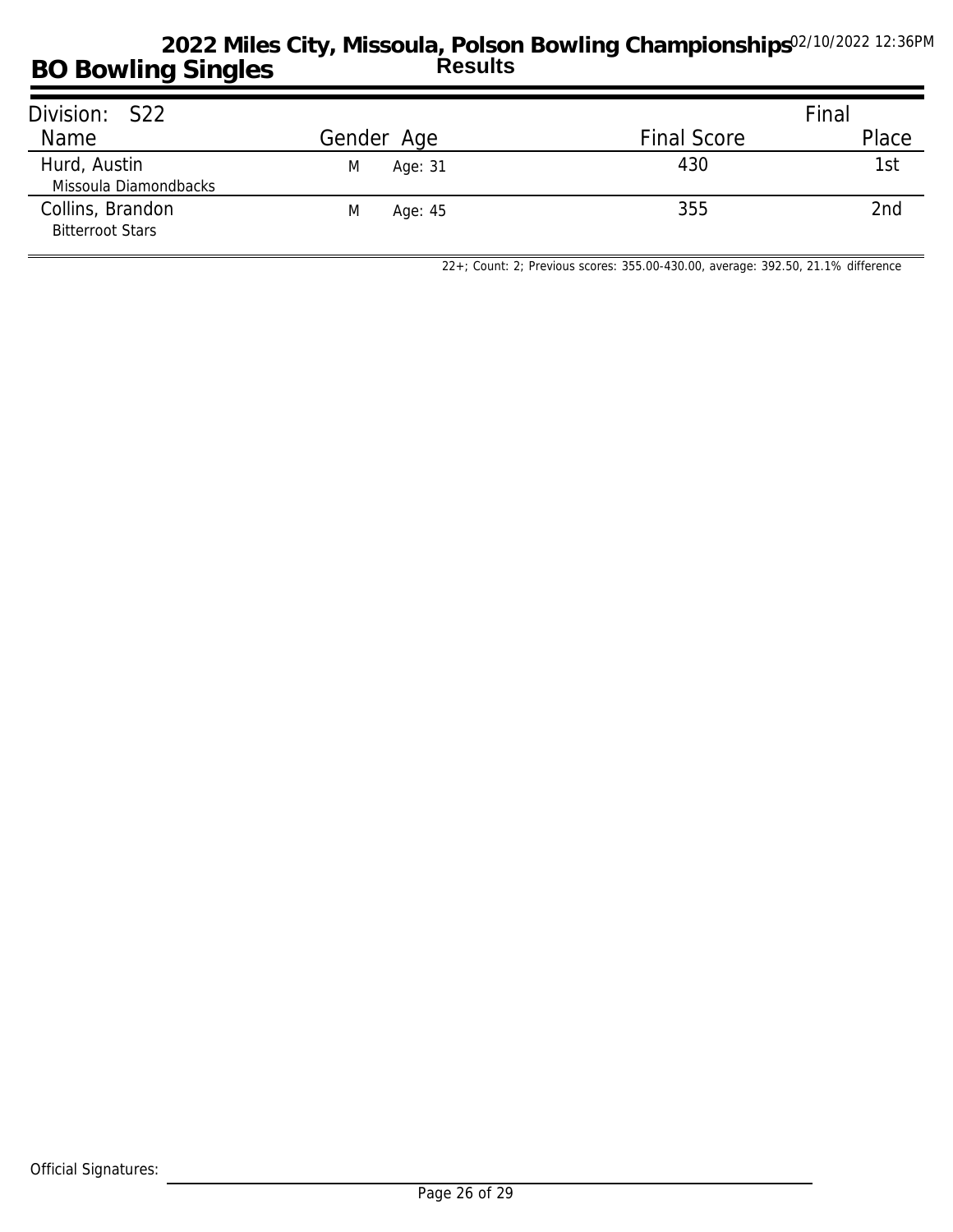| Division: S23                             |            |                    | Final |
|-------------------------------------------|------------|--------------------|-------|
| Name                                      | Gender Age | <b>Final Score</b> | Place |
| Benjamin, Hilary<br>Missoula Diamondbacks | Age: 44    | 328                | 1st   |
| Christensen, Mary<br>Missoula Bears       | Age: 22    | 259                | 2nd   |

*22+; Count: 2; Previous scores: 259.00-328.00, average: 293.50, 26.6% difference*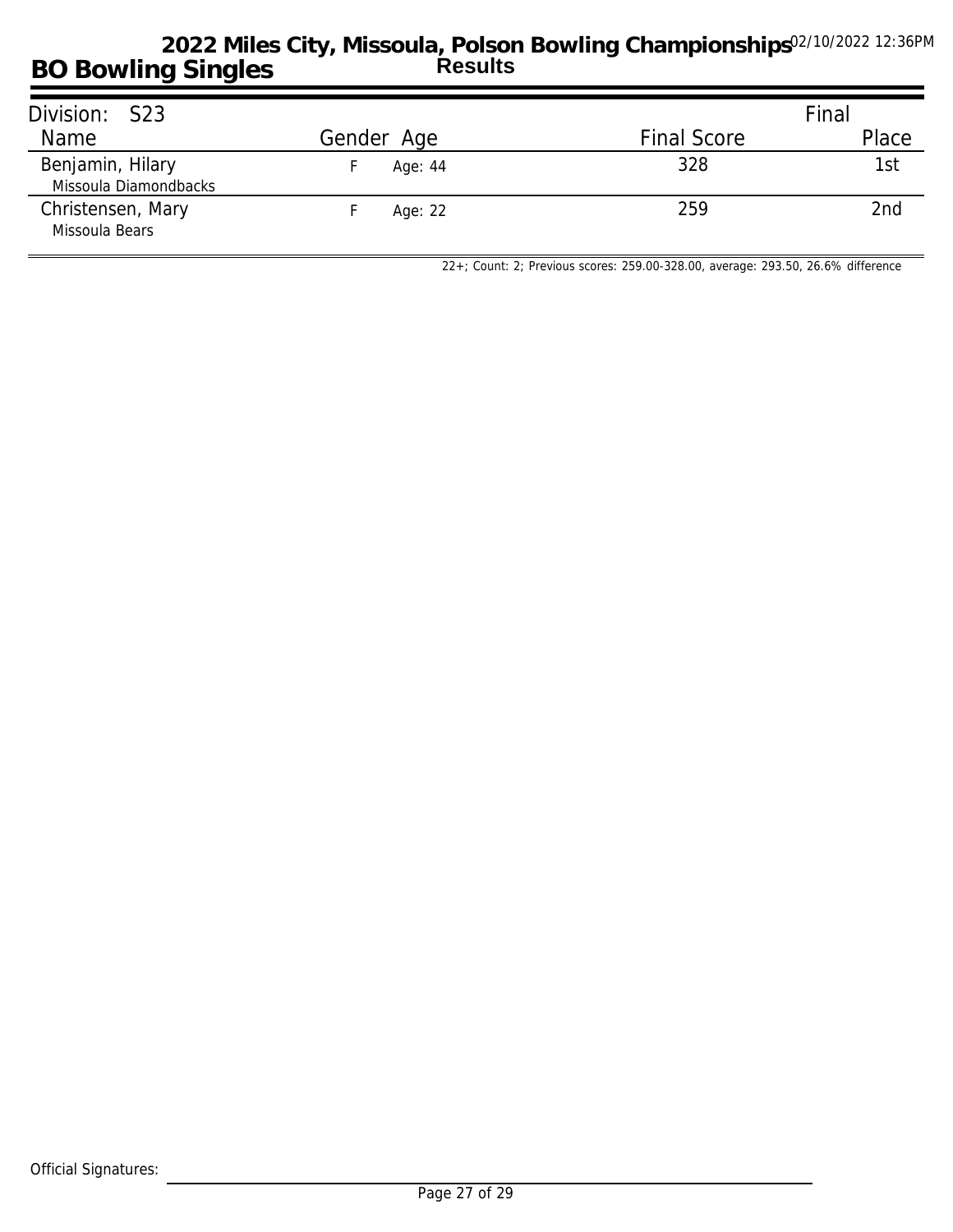| Division: UD1                      |              |                    | Final |  |
|------------------------------------|--------------|--------------------|-------|--|
| Name                               | Gender Age   | <b>Final Score</b> | Place |  |
| Butler, Bethany<br>Polson Pirates* | Age: 15      |                    | 1st   |  |
| Gage, Kyler<br>Polson Pirates*     | Age: 16<br>M | 177                | 1st   |  |

*8-15,16-21; Males: 1, Females: 1; Count: 2*